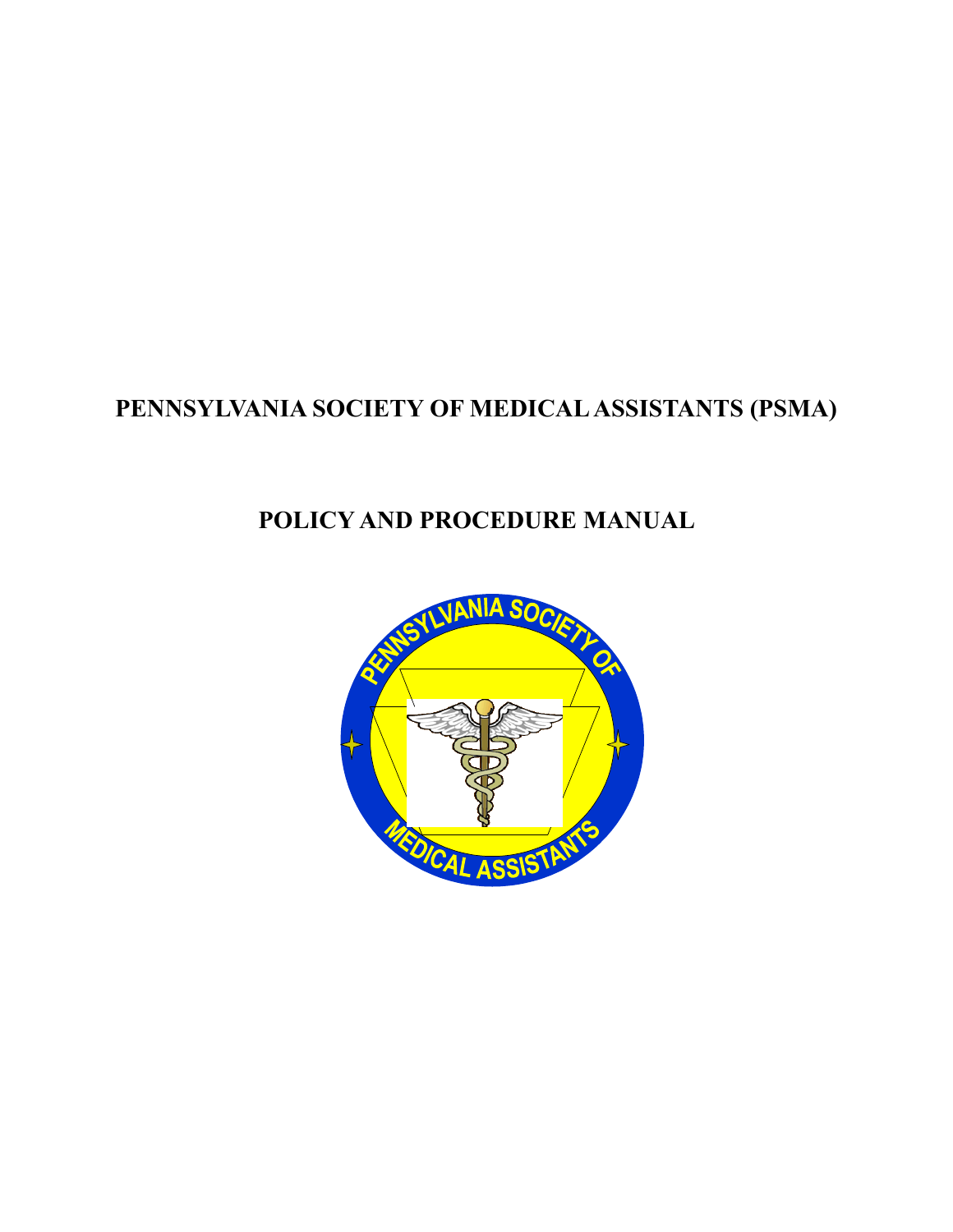#### Preface

The PSMA Policy and Procedure manual serves as a guide to enable the PSMA officers, committee chairs and their members to facilitate understanding of the roles and responsibilities that accompany these positions. Referencing and adhering to the PSMA Policy manual enhances the members' ability to work together, standardizes protocol for each position which ultimately maximizes the outcomes and benefits the Society's membership. The PSMA Policy and Procedure manual also serves as a guide to inform the members not currently serving in a PSMA officer or committee position of the responsibilities associated with the working board of PSMA.

The Past Presidents' Association of the Pennsylvania Society of Medical Assistants is responsible for maintaining and revising the PSMA Policy and Procedure manual. This is a "living" document subject to regular review and revision, as necessary.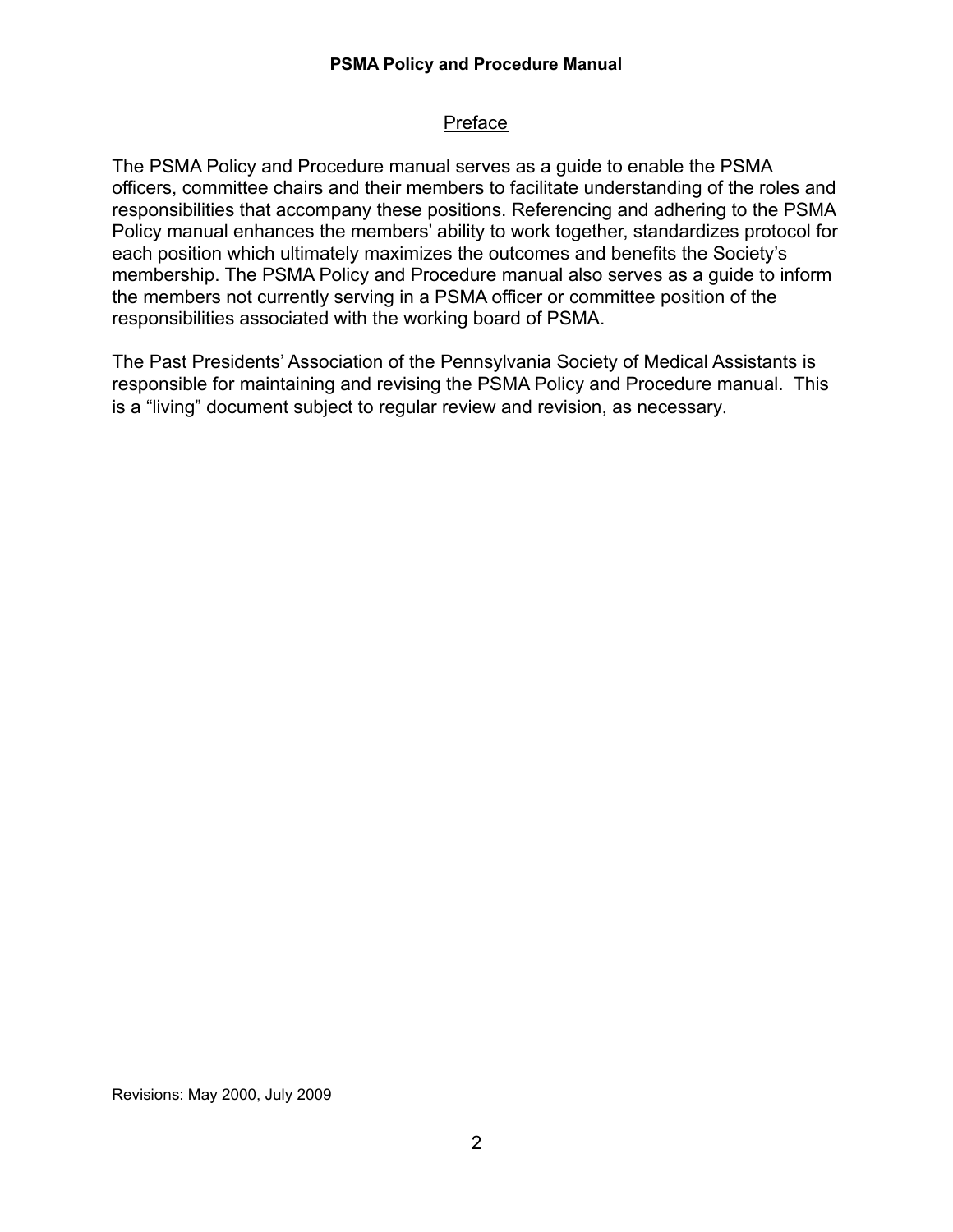**PSMA Policy and Procedure Manual**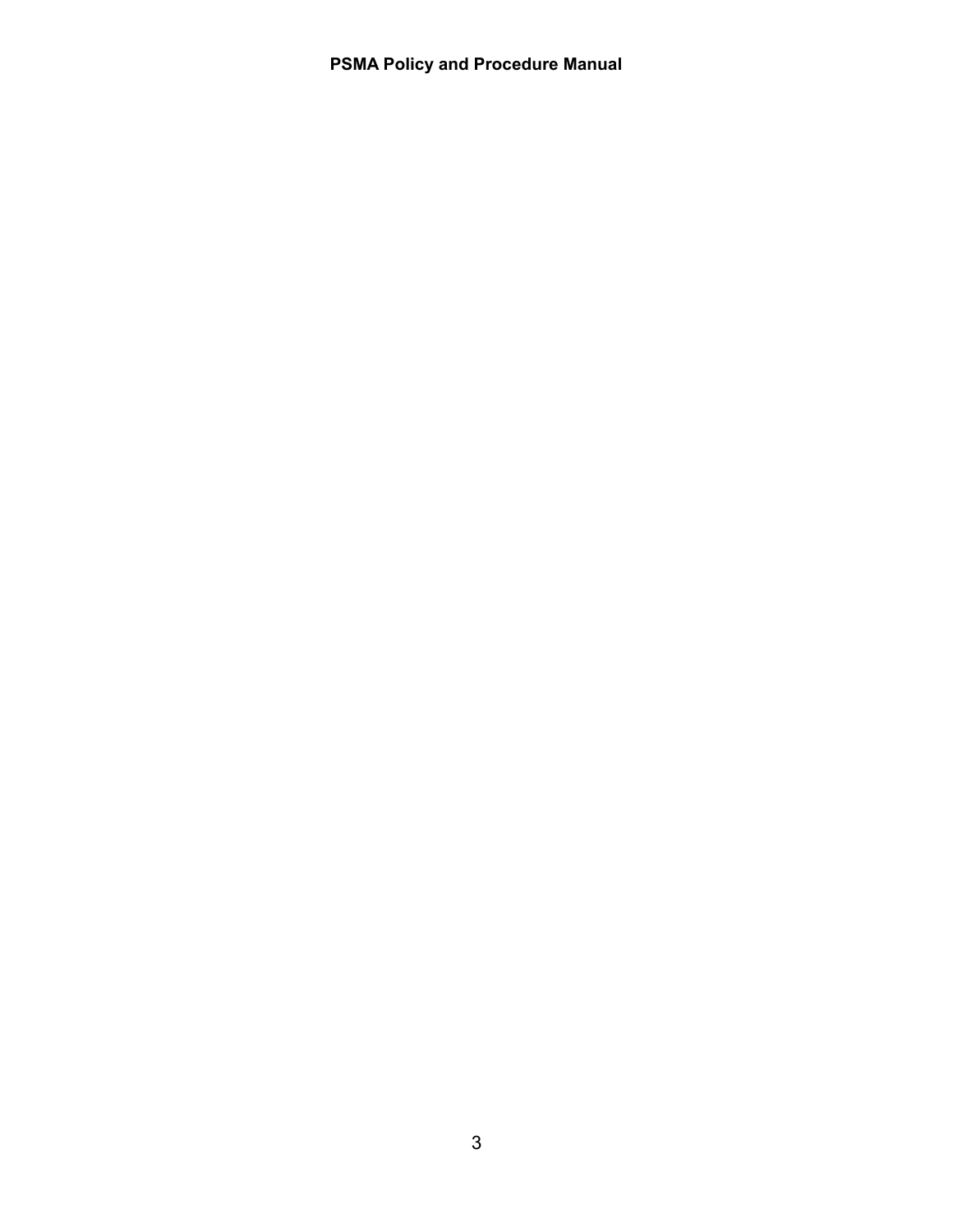# **TABLE OF CONTENTS**

# **OFFICERS AND COMMITTEES**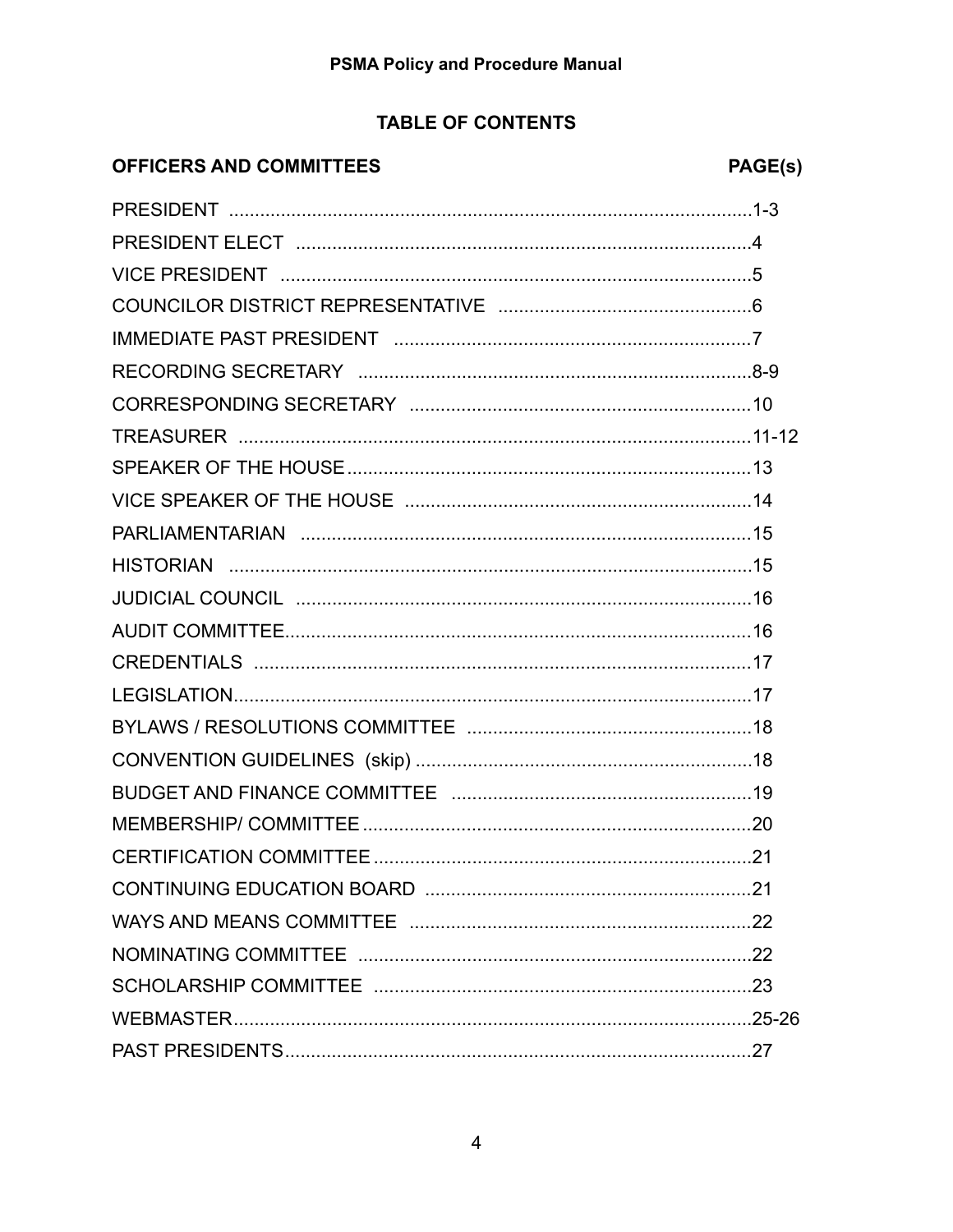## **Role of PSMA President**

#### **June**

- 1. Prepare a final completed roster of the newly elected officers, committee chairs and the committee members.
- 2. Send a list of the newly elected PSMA officers, the names of the delegates and alternates to serve in the House of Delegates at the AAMA national conference and the names of the Chapter Presidents prior to July 1st to the AAMA Director of Membership.
- 3. Send the name and address of the newly elected PSMA President and President Elect to the Pennsylvania Medical Society (PMS).
- 4. Attend AAMA Board of Trustees' meeting as the PSMA representative, if possible. (If the PSMA President attends this meeting, she should report on the highlights of the meeting at the next PSMA Board meeting.

#### **July**

Prepare for and conduct a PSMA executive board meeting. Holding this meeting is at the discretion of the PSMA President. The decision to conduct this meeting should be based on specific benefits to the PSMA membership.

#### **August**

- 1. Send an announcement/notice regarding the PSMA Fall board meeting to the PSMA officers and committee chairs. Allow at least one month's notice to these individuals. Officers and committee chairs should be required to respond, in advance, as to their intentions to attend the meeting, to determine whether or not a quorum will be present.
- 2. When scheduling the PSMA fall board meeting, the President should take into consideration:
	- the dates of the AAMA national conference and allow at least two weeks between these event.
	- the dates of the PMS installation banquet to avoid scheduling the PSMA fall board meeting on consecutive weekends.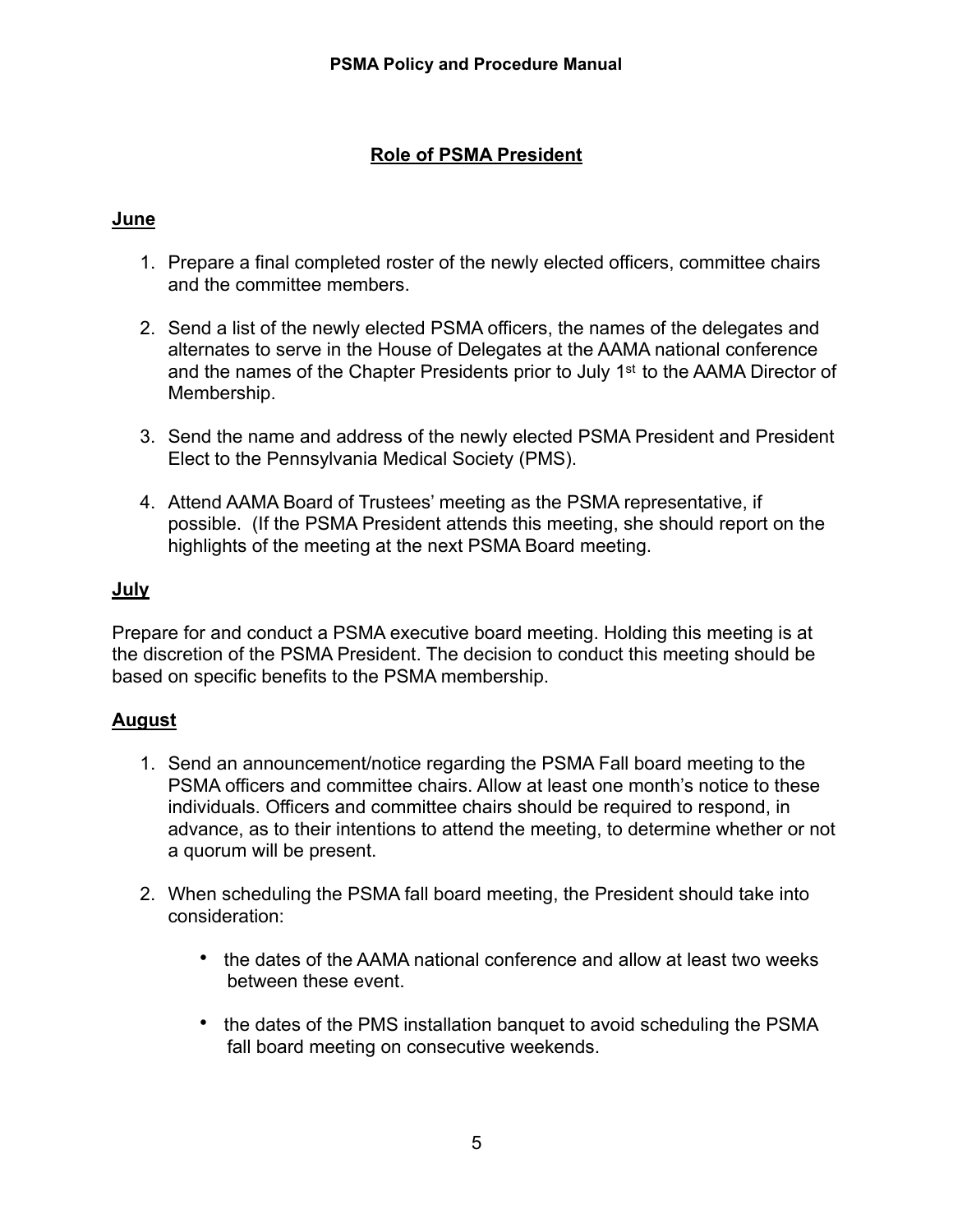## **Role of President – cont**.

3. Obtain the dates of the AAMA national conference and inform the state officers, Trustees, and Chapter Presidents of this date. This information can be obtained by logging onto the AAMA website at [www.aama-ntl.org](http://www.aama-ntl.org).

#### **September**

- **1.** Attend the AAMA national conference as first delegate for PSMA. **Note**: The AAMA national conference is usually held in the month of September or October. This responsibility is to be conducted in the respective month the AAMA national conference is held.
- 2. Prepare an agenda for PSMA fall board meeting.
- **3.** Maintain all correspondence received as President of PSMA. Be prepared to explain how correspondence was responded to at the fall board meeting.

# **October**

- 1. Attend the AAMA national conference as first delegate for PSMA. See #1 under September.
- 2. Write a report outlining the events that occurred at the AAMA national conference. Send the report to the PSMA webmaster. This information will be posted on the PSMA website at [www.pasociety-cma.org](http://www.pasociety-cma.org) to keep PSMA officers, committee chairs and members informed of the association's current actions.
- 3. Report any changes adopted in the AAMA House of Delegates in this report. These changes must be forwarded to the Bylaws Committee Chair within 30 days of attending the national conference.
- 4. Attend the Pennsylvania Medical Society Convention as the representative from PSMA. The PSMA President is considered a guest at this event. The PSMA President will be recognized at the installation banquet, but she will not be asked to speak. The Pennsylvania Medical Society Auxiliary annual meeting is held concurrently at this event in which the PSMA President may be invited.
- 5. Send a thank you note to the PMS and Auxiliary for being invited to attend the PMS installation banquet and/or auxiliary.
- 6. Send a congratulatory note to each of the newly installed PMS and Auxiliary Presidents.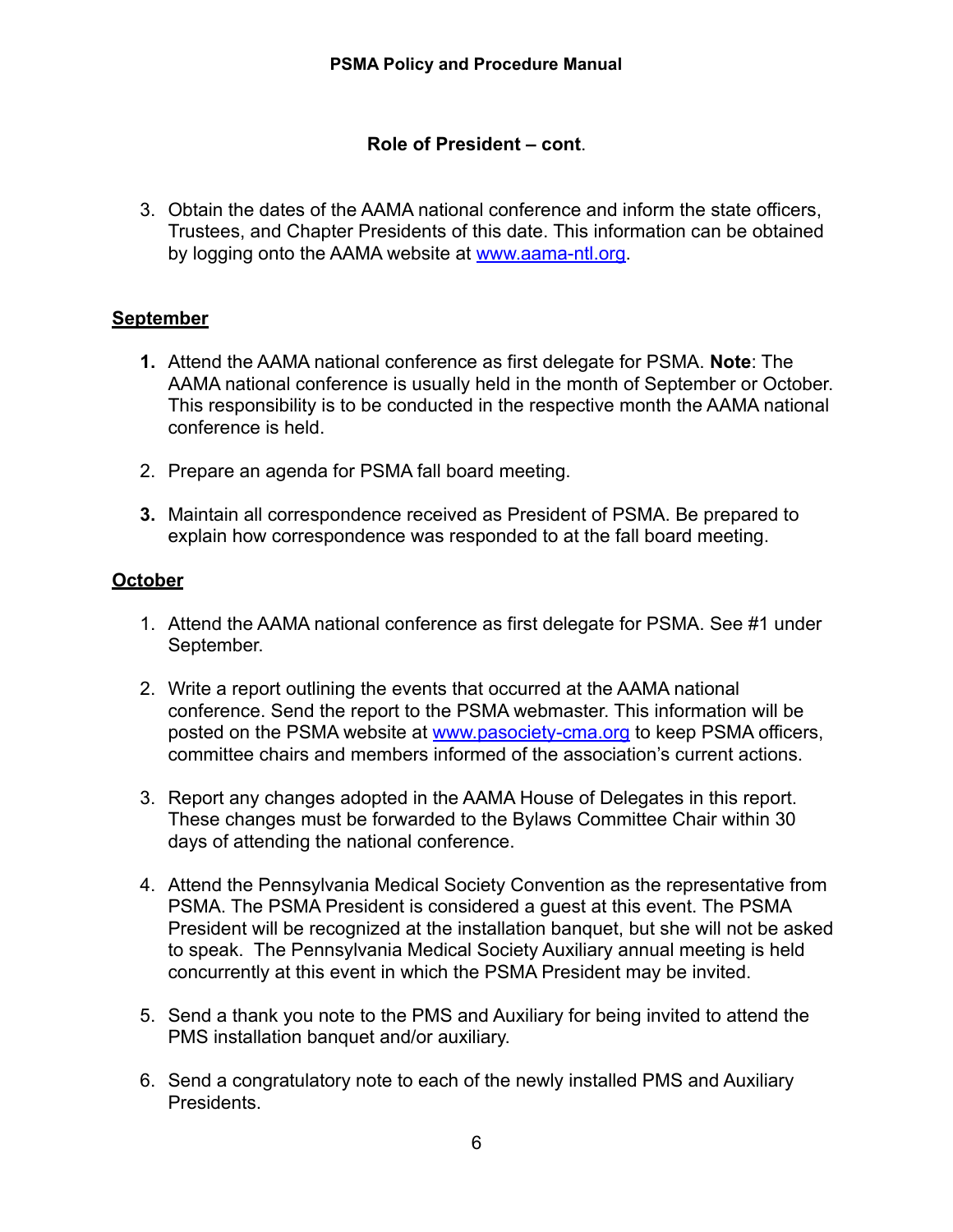#### **Role of President – cont**.

## **November**

- 1. Stay current with all PSMA correspondence.
- 2. Contact Chair of PSMA annual meeting to provide her with possible names of individuals appropriate to serve as master of ceremonies at the PSMA annual meeting.

# **February**

- 1. Stay current with all PSMA correspondence.
- 2. Prepare the Executive Committee (Board of Trustees) report and the President's report which will be published in the PSMA *Delegate's Handbook* at the annual meeting. The Executive Committee report summarizes the highlights of actions that took place during the President's leadership. The President's report identifies activities that were performed as President related specifically to the PSMA.
- 3. Prepare for the PSMA March Board Meeting. This may include sending an announcement/notice of the upcoming meeting, preparing an agenda, coordinating with the Chair of the Continuing Education Board, possible continuing education sessions that may be held.

#### **March**

- **1.** Facilitate and PSMA spring board meeting.
- **2.** Follow up with PSMA Recording Secretary to review a copy of the spring board meeting minutes. The minutes should be posted on the PSMA website as unofficial until approved at the pre-annual meeting.

# **April**

- 1. Write a farewell speech which will be presented during the PSMA installation banquet. If requested by the PSMA annual meeting chair, send a photograph of yourself, write and send a greeting to PSMA annual meeting's chairperson which will be published in the annual meeting's program.
- 2. Prepare for pre-annual board meeting by developing an agenda.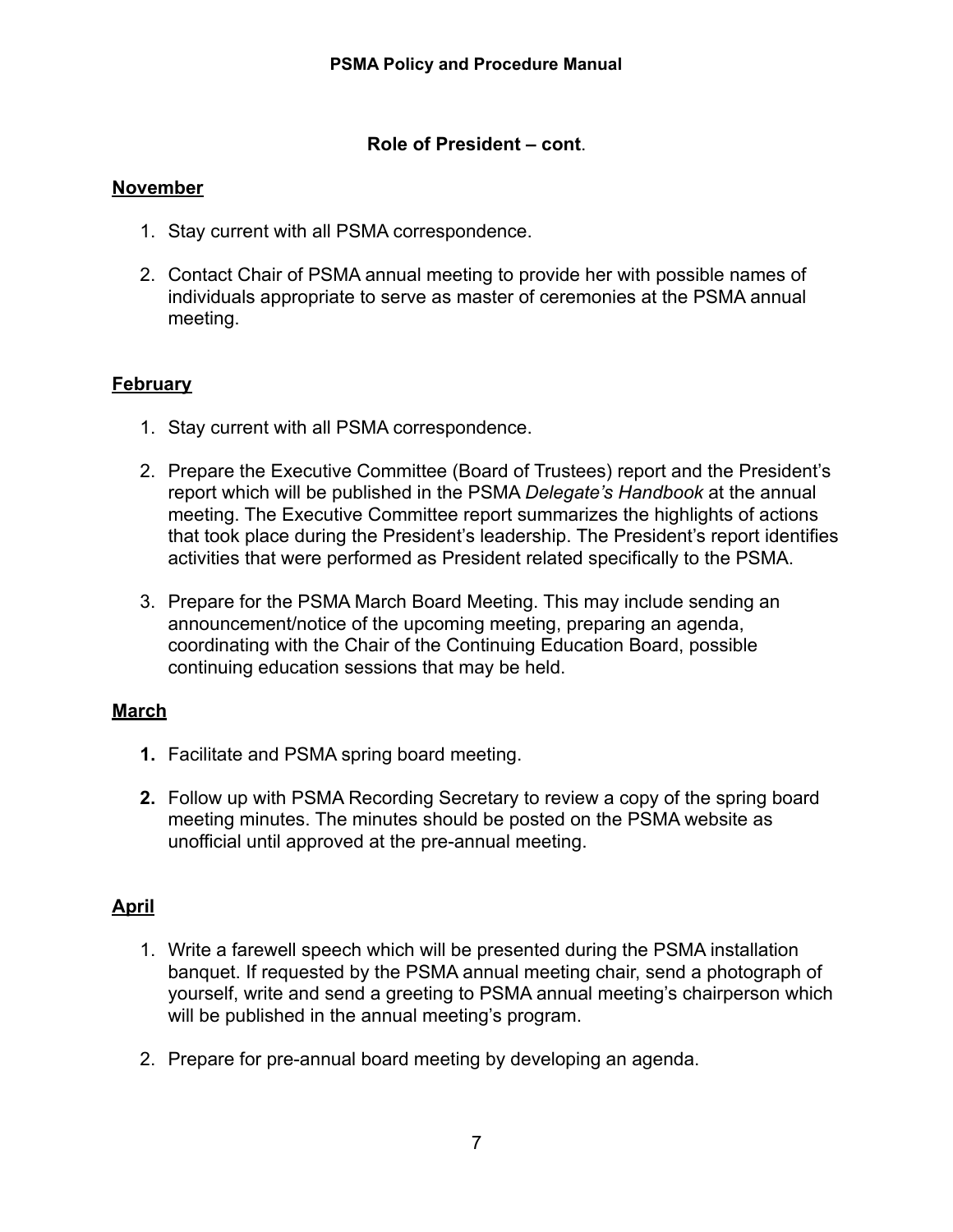#### **Role of President – cont**.

#### **May**

- 1. For the opening session of the PSMA House of Delegates, express greetings to all in attendance. Introduce head table speakers at meal functions, when appropriate.
- 2. Give farewell address to those present at the installation banquet.
- 3. Present the President's pin to the incoming PSMA President. (It is recommended that the pin be engraved by April).

#### **Ongoing Responsibilities**

- **1.** Consult Treasurer concerning President's expense account.
- 2. Consult Immediate Past President for protocol concerns, and other questions relevant to functions of the President's office.
- 3. Serve as mentor to all members and chapters.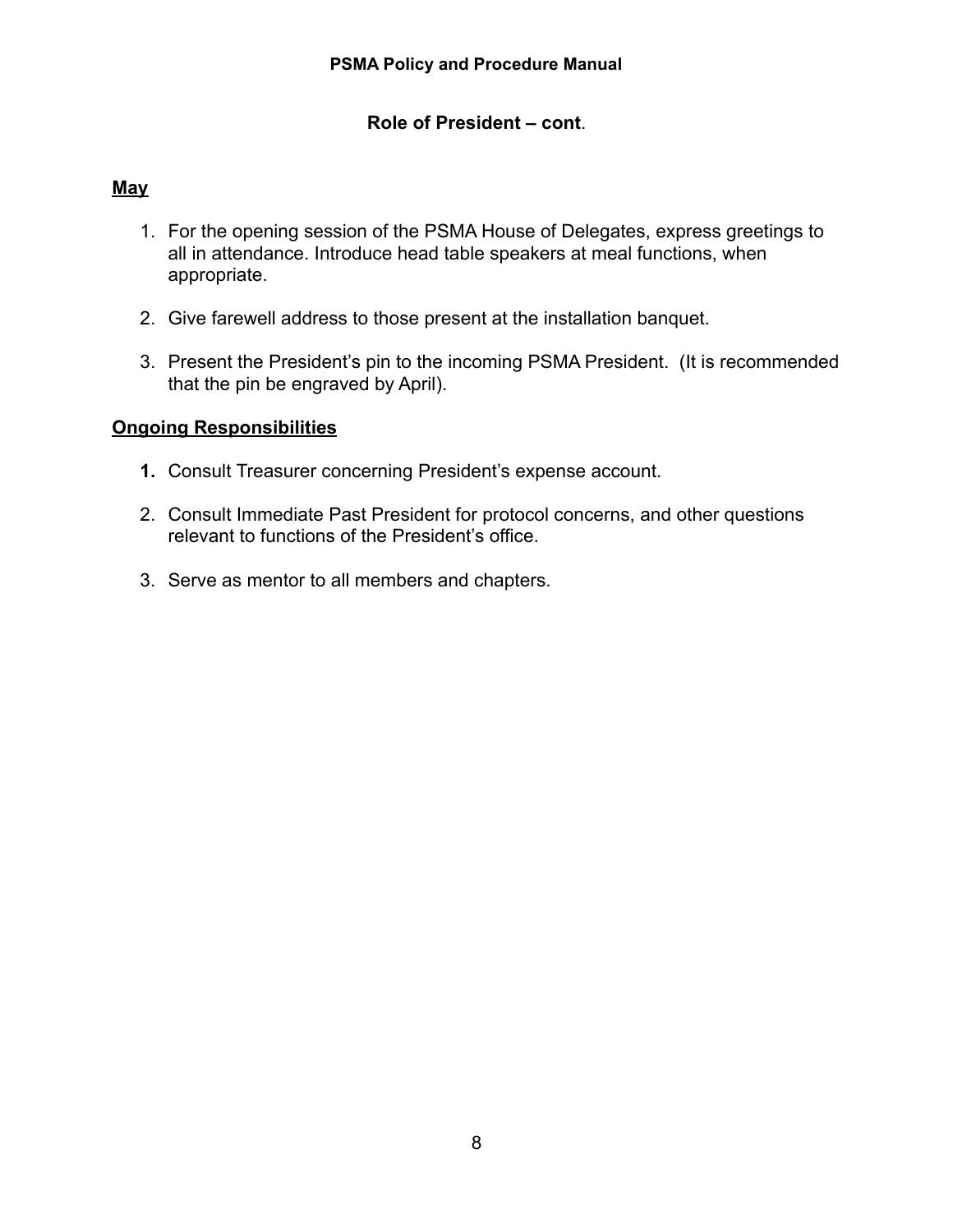# **Role of President Elect**

# **May**

- 1. The President Elect serves as a member of Executive Committee, Budget and Finance Committee, Bylaws Committee, and as ex-officio of the Continuing Education Board.
- 2. The President Elect serves as a mentor to PSMA officers and members, whenever necessary.

#### **November**

Select and invite an Installing Officer for your installation. Check with the Chair of the PSMA annual meeting concerning the dates that the invitations will be sent to the Installing Officer. This correspondence should include the Installing Officer's functions and responsibilities.

#### **January**

1. Send letters to all Chapter Presidents requesting them to provide you with names of persons interested in serving as a committee chair or as a committee member during your presidency.

#### **February**

- 1. Select the committee chairs and write to them to request their confirmation to serve in stated position. When committee chairs have been finalized, select committee members and proceed as above.
- 2. Keep in mind that the Parliamentarian and Corresponding Secretary you select to serve with you as President, are critical to the smooth operation of the PSMA board meetings. Utilize their services and those of your other officers when you need assistance.

#### **April**

- *1.* Submit a written annual report of the activities related to the office of President Elect to the Speaker and Vice Speaker of the House for publication in the *Delegates' Handbook.*
- 2. Send your photograph and greetings to the annual meeting Chair for publication in the official program.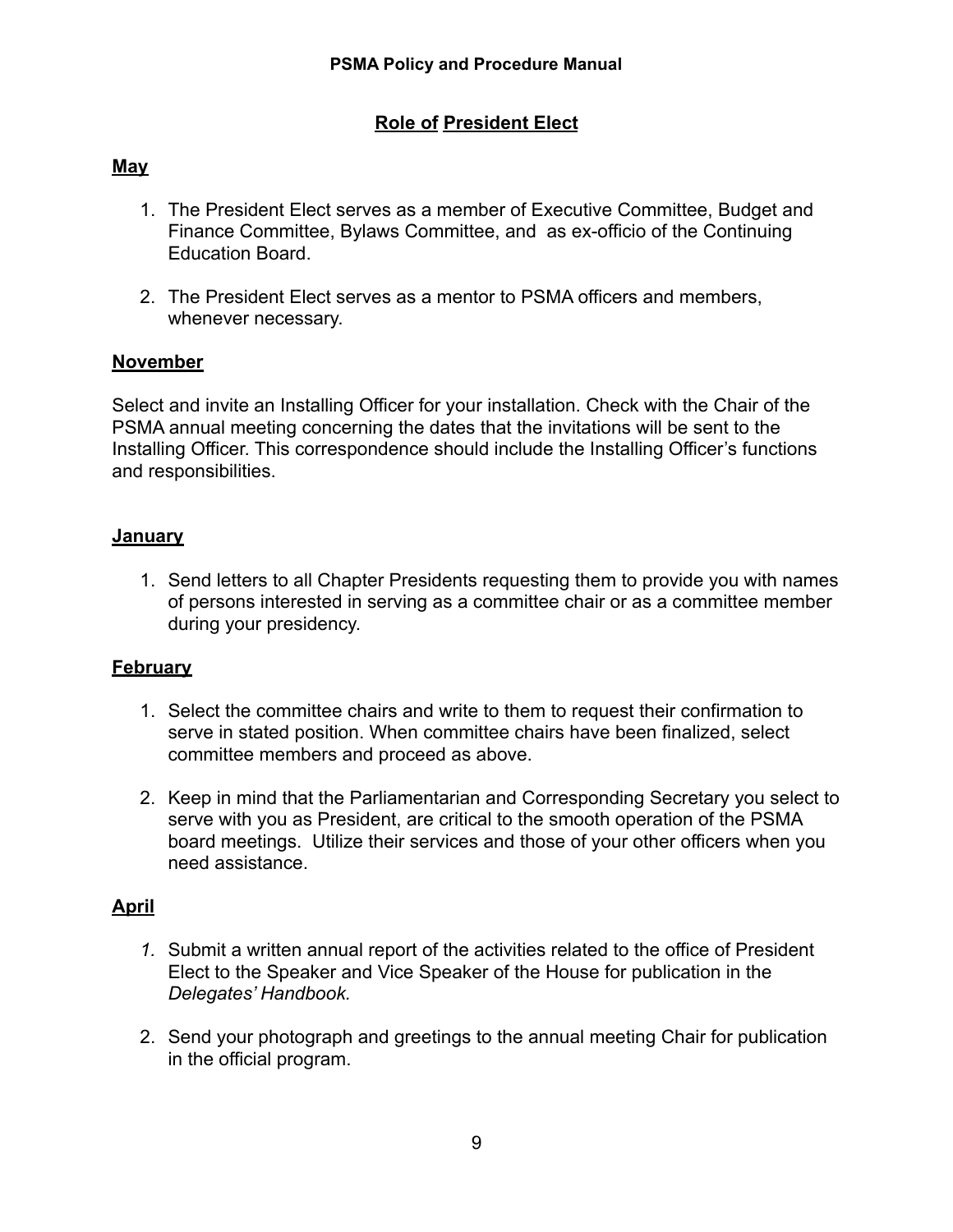#### **President Elect – cont.**

- 3. Write an acceptance speech to be delivered at the installation banquet. The speech should identify a theme for your year as President.
- 4. Select time and place for both the fall and spring board meetings and for an executive board meeting, (if one is planned). Reserve the sites for each meeting as soon as possible.

#### **May**

- 1. Prepare approximately 20 copies of the agenda for the post-annual board meeting.
- 2. Have a complete listing of all PSMA officer and committee positions available in order for appointments to be made at the post-annual board meeting. This will ensure that all individuals who need to be appointed can be easily identified.
- 3. At the post-annual board meeting, as the newly installed President, request the Chapter officers be submitted to you and verify that the demographic information for each PSMA officer, committee chair and members are accurate.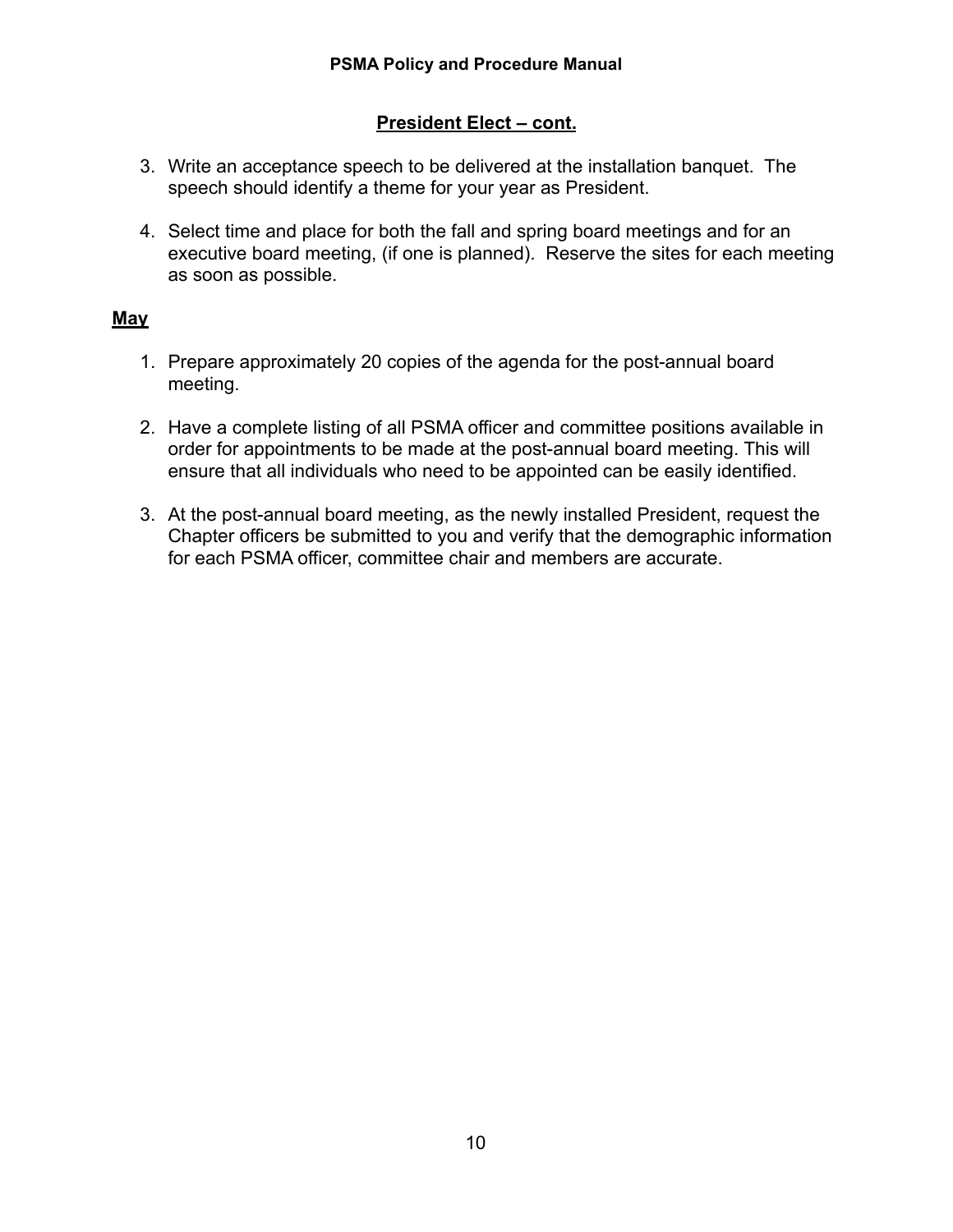# **Role of Vice President**

#### **Ongoing Responsibilities**

- 1. Assist the President in her responsibilities throughout the year as needed.
- 2. Automatically assume the responsibilities of the President in the event of her absence.
- 3. Serve as a member of the Executive Committee and the Bylaws Committee.
- 4. If appropriate, submit a written report for placing a PSMA business item on the fall and spring board meeting agenda. For the fall and spring board meetings, the report should be submitted at least two weeks prior to the scheduled meeting date.

#### **February**

1. Submit your name for the office of President Elect to the Chair of the Nominating Committee of your intent to serve in this position by the deadline issued by the Nominating Committee.

#### **April**

Submit a written annual report of the activities related to the office of Vice President to the Speaker and Vice Speaker of the House for publication in the *Delegates' Handbook.*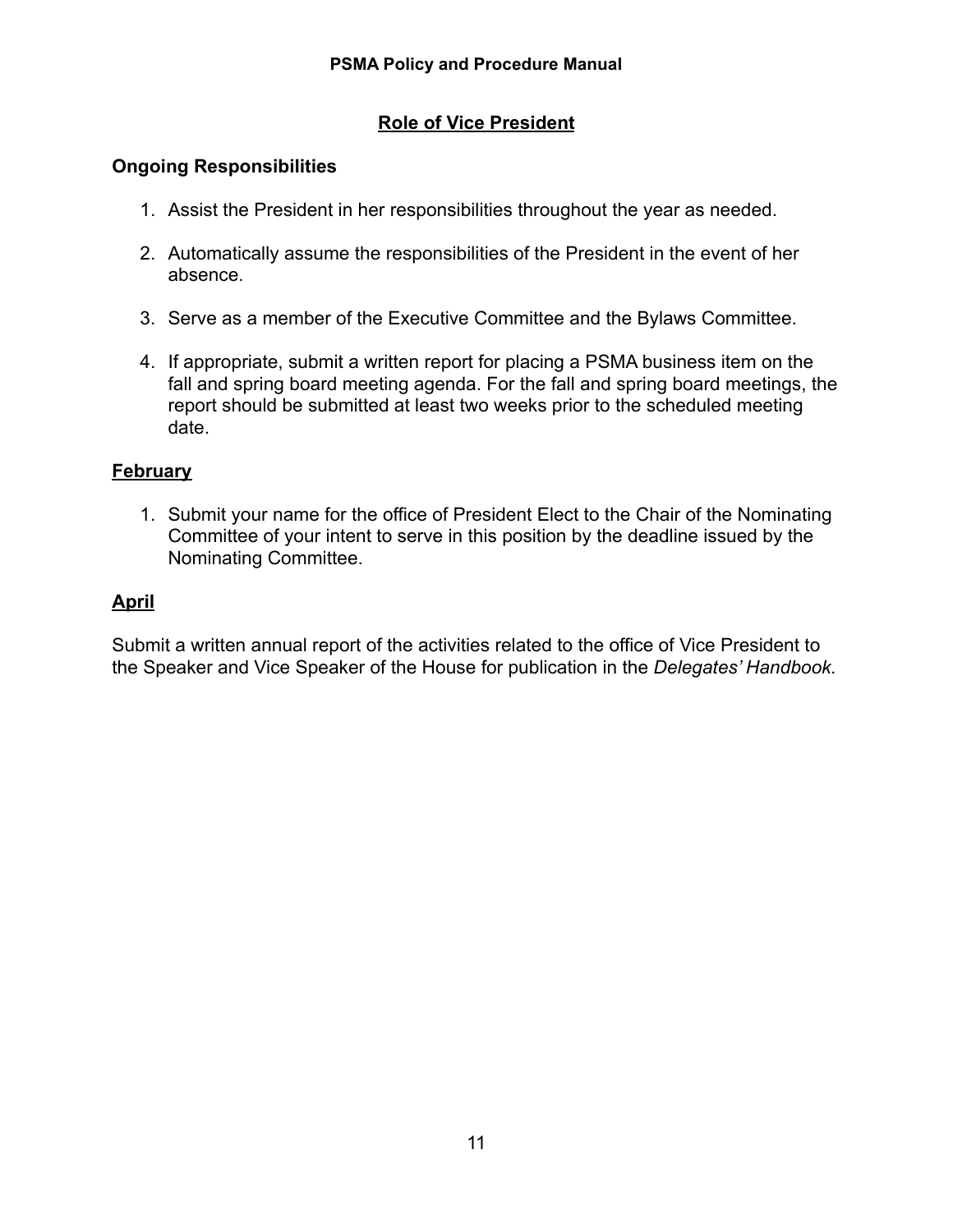# **Role of the Councilor District Representative**

#### **Ongoing Responsibilities**

- 1. Visit each chapter and/or communicate with Chapter Presidents in your district a minimum of twice during the calendar year. This will provide you with the opportunity to obtain information regarding the activities of the component Chapters. The reported activities should be included in your annual report for the House of Delegates.
- 2. Offer your assistance and comply with all requests for counsel from the chapters in your district. Keep your respective chapters informed of all decisions of the PSMA Board of Trustees.
- 3. Work with the PSMA Membership Chair in forming other County Chapters within your councilor district area or in a nearby area.
- 4. Attend at least one of the Board of Trustees' meetings per year.
- 5. Request a copy from each Chapter President within your district to provide you with a copy of their current bylaws. Each chapter's bylaws should be reviewed at minimum of every three years, to correlate with the term of the Councilor District Representative's office.
- 6. If appropriate, submit a written report for placing a PSMA business item on the fall and spring board meeting agenda. For the fall and spring board meetings, the report should be submitted at least two weeks prior to the scheduled meeting date.

# **April**

Submit a written annual report of the activities related to the office of Councilor District Representative to the Speaker and Vice Speaker of the House for publication in the *Delegates' Handbook.*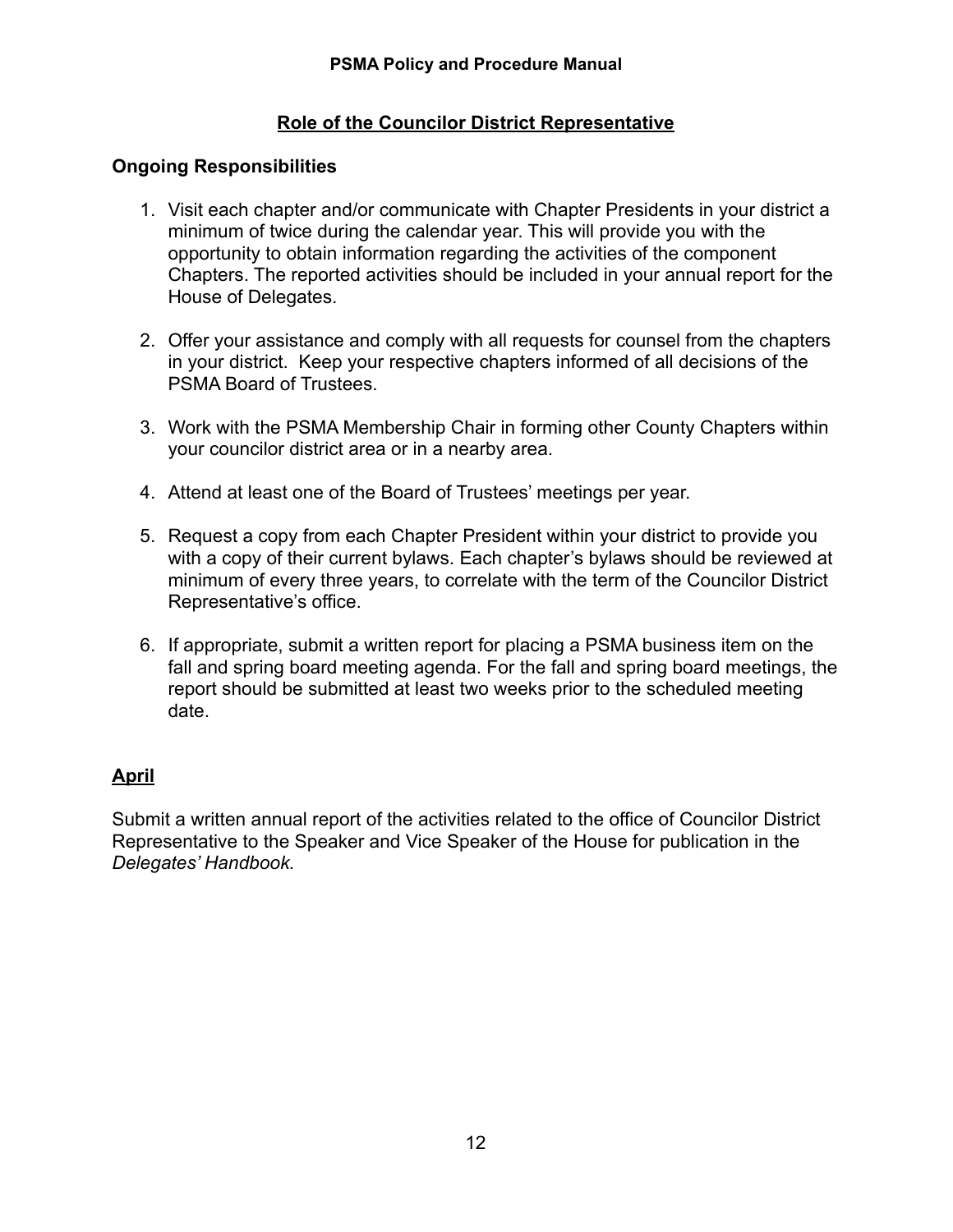# **Role of the Immediate Past President**

#### **May**

- 1. Present President's purse to the outgoing President during the PSMA installation banquet at the annual meeting.
- 2. Serve as a member of the Board of Trustees for one year following end of term as President.
- 3. Serve as member of Judicial Council for three years.
- 4. Serve as Chair of the Nominating Committee.

#### **January**

Send a letter to Chapter Presidents requesting names of individuals for the nomination of officers, including trustees, to be elected in the coming year.

#### **March**

Send a letter to Chapter Presidents by April 1<sup>st</sup> requesting contributions from their respective chapters for the President's purse.

# **April**

Submit a written annual report of the activities related to the office of Immediate Past President to the Speaker and Vice Speaker of the House for publication in the *Delegates' Handbook.*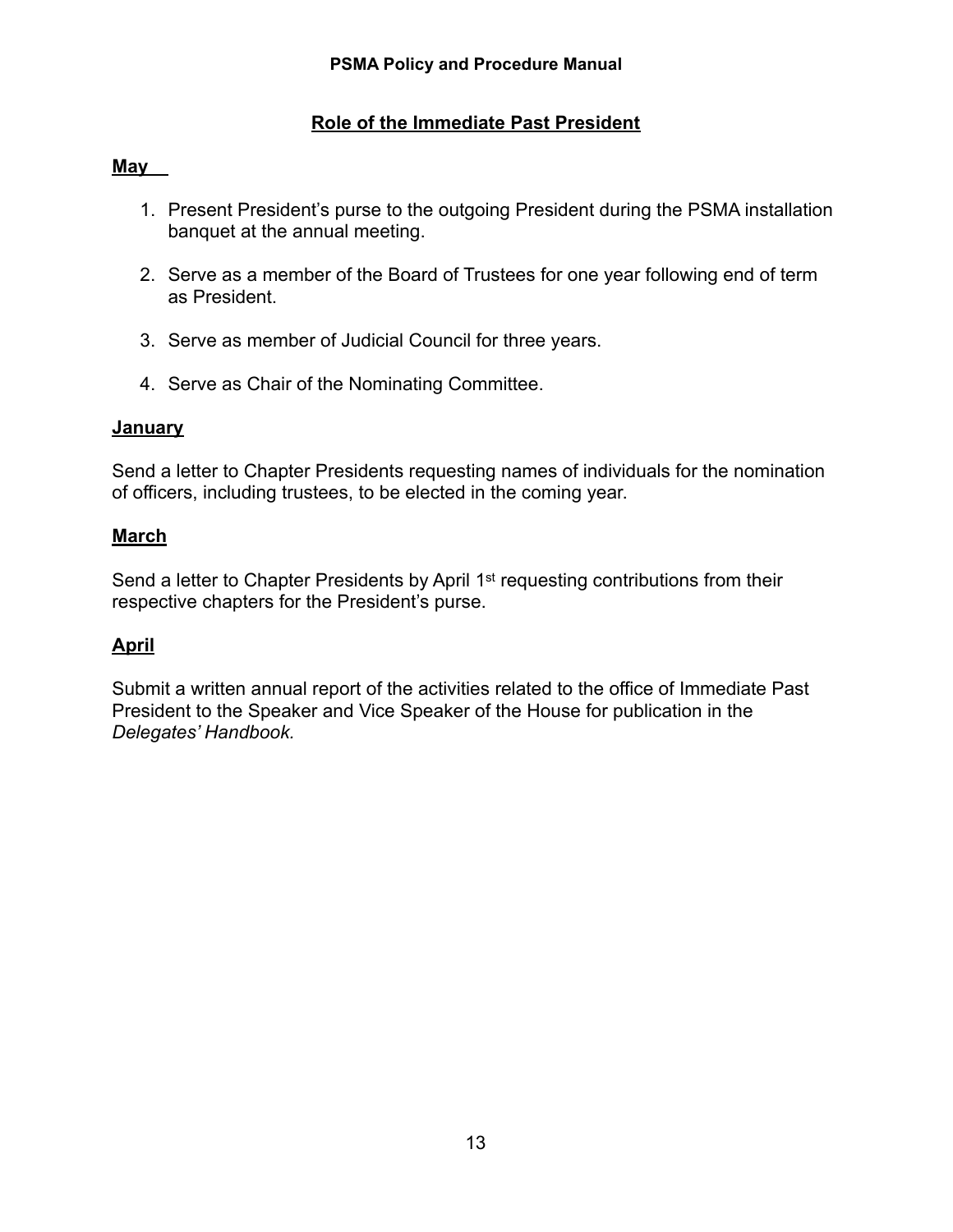# **Role of Recording Secretary**

#### **Board Meetings**

- 1. Record minutes of Board of Trustees' meetings, fall and spring board meetings, pre-annual meeting as well as any other called meetings. Minutes should also be recorded for the post-annual (reorganizational meeting) following the annual meeting.
- 2. Obtain an attendance roster for each meeting and incorporate this information into the minutes.
- 3. Perform a roll call at the commencement of each board meeting.
- 4. Transcribe board meeting minutes within thirty (30) days following Board of Trustees meetings.
- 5. Send the draft of the board meeting minutes to the President for her review and comment. Upon her approval, send the unofficial minutes to the PSMA webmaster who will post the minutes on the PSMA website at [www.pasociety](http://www.pasociety-cma.org)[cma.org](http://www.pasociety-cma.org)
- 6. Record minutes of executive board meetings, which may be held during the year, as deemed necessary by the President. Transcribe said minutes and forward to executive committee members within thirty (30) days for review and comment. These minutes are considered confidential and should not be distributed to anyone who is not a PSMA officer on the Executive Committee.
- 7. Obtain and retain all reports of officers, trustees and committee chair. The reports of these individuals are to be filed with the Recording Secretary's records.

#### **April**

Submit a written annual report of the activities related to the office of Recording Secretary to the Speaker and Vice Speaker of the House for publication in the *Delegates' Handbook.* 

#### **June**

1. Obtain a list of names of the PSMA officers, committee chairs and committee members from the President. This information should be sent to the PSMA Webmaster who will post it on the PSMA website.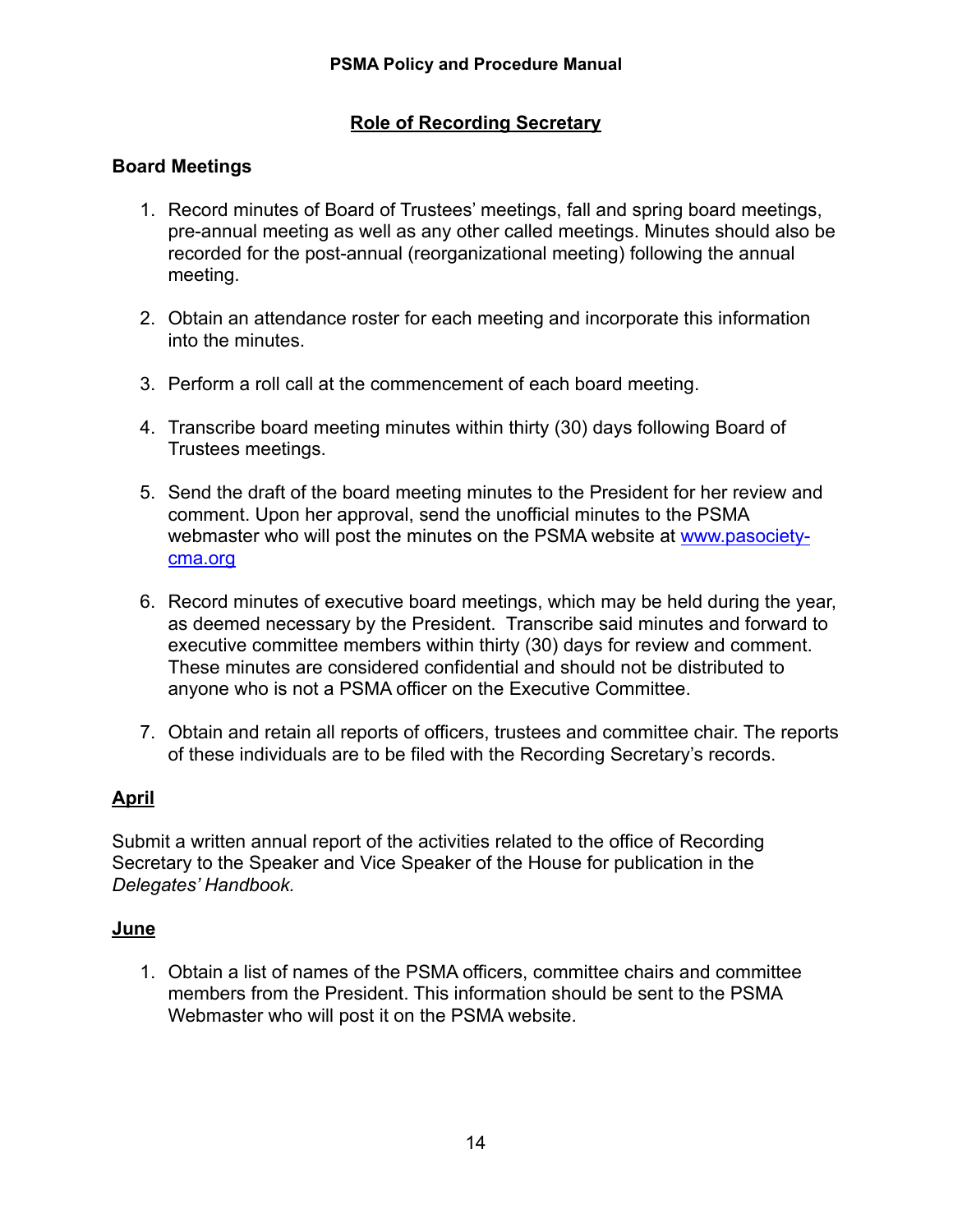#### **Role of Recording Secretary – cont.**

#### **Other Responsibilities**

- 1. Sign all credential cards for individuals appointed to serve as delegates and alternate for the PSMA annual meeting.
- 2. Sign all credential cards for individuals elected to serve as delegates and as the first alternate for AAMA national conference.

#### **Recommendations**

- 1. Use tape recorder in addition to taking notes at Board meetings and at the PSMA annual meeting.
- 2. Require PSMA board members to provide to you their email/mailing address at the post-annual meeting. If permission is granted by each individual, this information should be forwarded to the PSMA Webmaster for her to posted on the PSMA website as soon as possible. .
- 3. All records are considered to be maintained permanently and to be kept in a 3 ring binder for each year, utilizing format of preceding years. A copy of the Reference Committees' reports must be included in the Recording Secretary's records.
- 4. All receipts for expenses incurred by the Recording Secretary should be broken down into the appropriate categories (i.e., postage, printing, telephone). This information should be forwarded to the President on PSMA expense voucher as soon as feasible.
- 5. All pertinent information and records pertaining to the Office of Recording Secretary are to be given to the incoming Recording Secretary following the postannual meeting.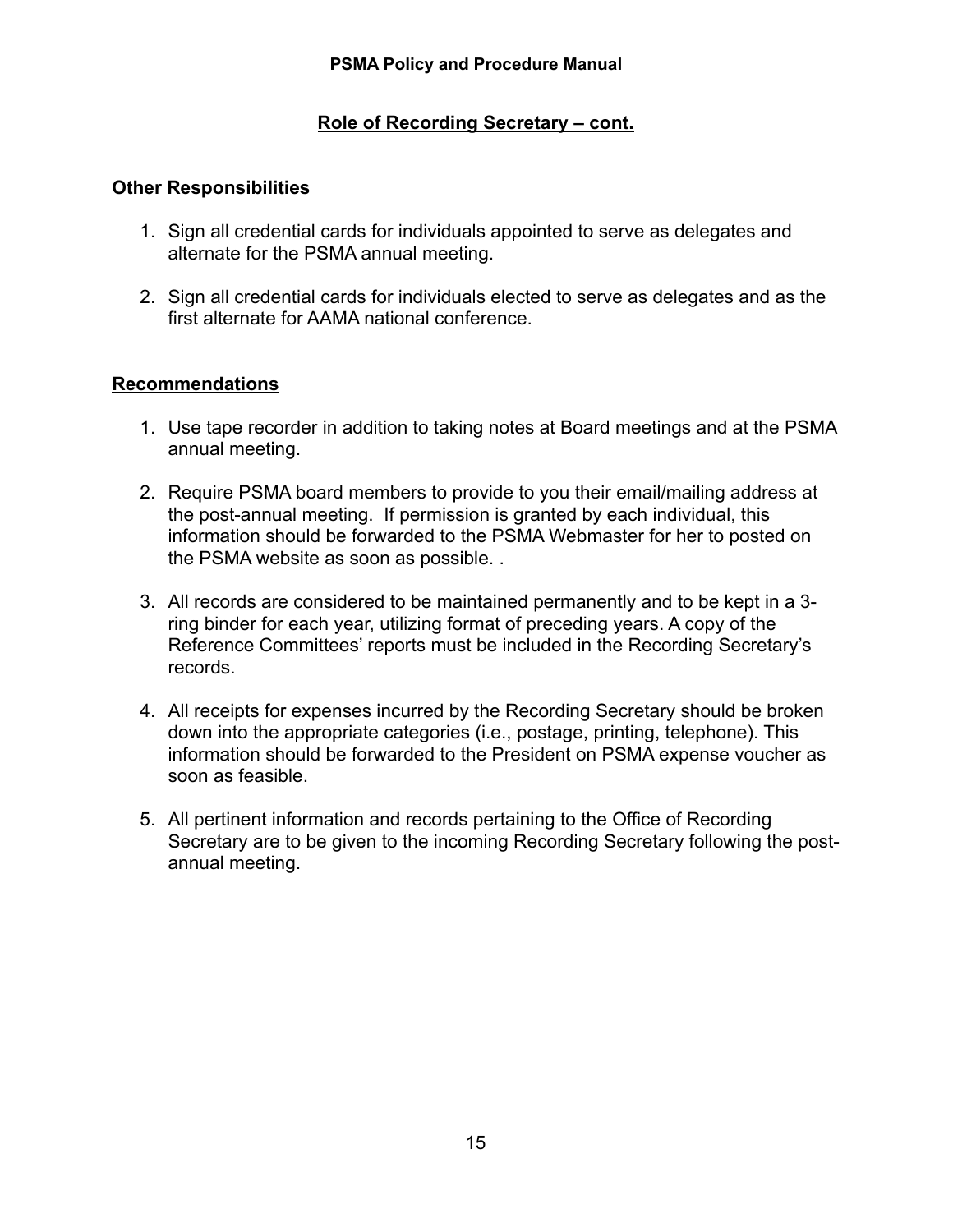# **Role of Corresponding Secretary**

The Corresponding Secretary is appointed by the President for a one-year term of office.

#### **Responsibilities**

- 1. The Corresponding Secretary will assist the President with all correspondence pertaining to the PSMA.
- 2. Assist the Recording Secretary by assuming her responsibilities, if she is absent. Attend, unofficially, all meetings (both general and special) in order to be conversant with all matters relating to PSMA.
- 3. If directed by the President, send out the fall and spring board meeting notices.
- 4. Answer all PSMA correspondence at the direction of the President. Consult with President, prior to mailing correspondence to ensure message is accurately presented. Retain a copy of any mailed correspondence for the President and Recording Secretary.
- 5. Maintain sufficient copies of the seating arrangement charts for the PSMA board meetings.
- 6. If requested by President, distribute the board meeting agenda, reports by officers or committee chairs presenting a business item for discussion. The reports will be distributed prior to board meeting's commencement.
- 7. Read PSMA and AAMA correspondence to members at the board meetings.
- 8. An expense voucher and receipt (s) that were incurred as a result of performing duties of the Corresponding Secretary should be submitted to the President for her signature/approval and then forwarded to the Treasurer.

#### **April**

Submit a written annual report of the activities related to the office of Corresponding Secretary to the Speaker and Vice Speaker of the House for publication in the *Delegates' Handbook.* 

#### **Recommendations**

If the President requests that you compose a letter regarding PSMA issues or events, the letter must be written in a format that is concise, clear, grammatically correct, and accurate. It must reflect the professional image of the PSMA.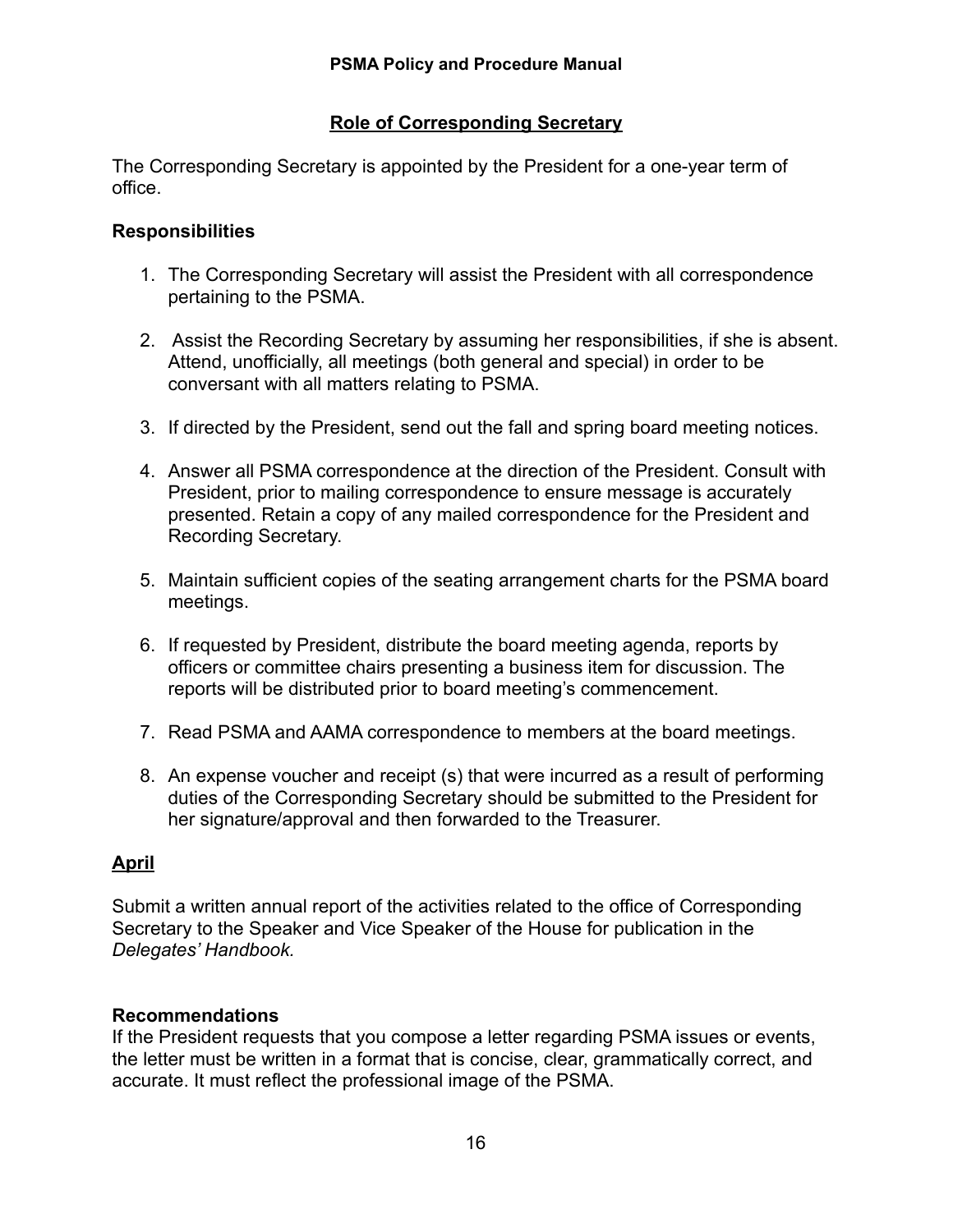#### **Role of Corresponding Secretary – cont.**

PSMA letterhead shall be used for all official correspondence. Unless otherwise specified, all correspondence will go out over the President's signature. The President may dictate or merely suggest the contents of the letter(s).

A copy of the correspondence intended for the local Chapters must be addressed to the Chapter Presidents. If submitting communication to the AAMA national office regarding PSMA issues, the communication should be directed to the AAMA Management Steering Committee (President, Vice President, Immediate Past President and Recording Secretary).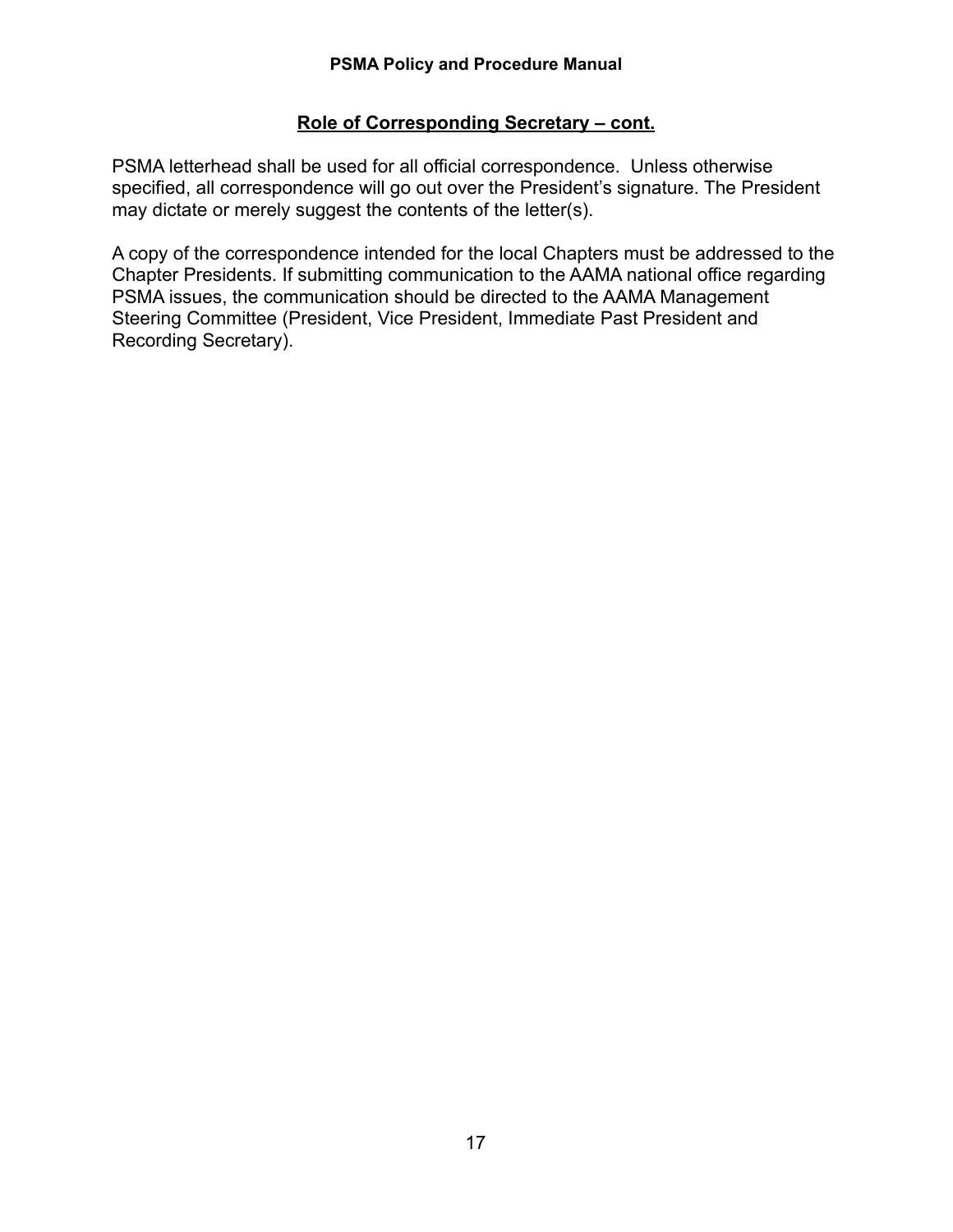# **Role of Treasurer**

# **Responsibilities include:**

- 1. Have thorough knowledge of the AAMA national and PSMA Bylaws, including duties of the PSMA Treasurer and the Society's membership categories.
- 2. Obtain bank signature cards for the PSMA checking and savings accounts to be signed at the May post-annual board meeting. The name of the Immediate Past Treasurer and the current President's name will be required on the accounts. One signature will be required on the checks.
- 3. Prior to executive board meetings, calculate the mileage for board members to attend. This rate is calculated using the location of the board members' home address to the meeting site address. The mileage rate is calculated in accordance with the IRS Federal guidelines. (The current mileage reimbursement rate can be obtained by logging onto the IRS website.)
- 4. Set up financial records books receipts and expenses. Keep a copy of the approved budget for the coming year, as you will need this for your annual report for the *Delegates' Handbook*.
- 5. Expenses submitted that are over the approved budget must have the PSMA board's approval prior to payment.
- 6. All expenses are to be paid only upon receipt of an expense voucher signed by the president and recipients documenting the expense.
- 7. Identify the expenses that are approved to reimburse Continuing Education Board members.
- 8. Items that can be paid without a voucher are budgeted items such as Treasurer's bond, Delegates' and Alternates stipend, and the President's pin.
- 9. Have figure totals ready for Credentials Committee and Speaker of the House prior to meeting with them at the Spring Board meeting.
- 10.Prepare adequate copies of the Treasurer's report for each of the Board meetings.

#### **March**

1. Prepare a proposed budget, in collaboration with the Budget and Finance Committee members, for the upcoming year. This budget will be presented to the House of Delegates at the PSMA annual meeting in May. The Treasurer and Budget and Finance Committee members should review past budgetary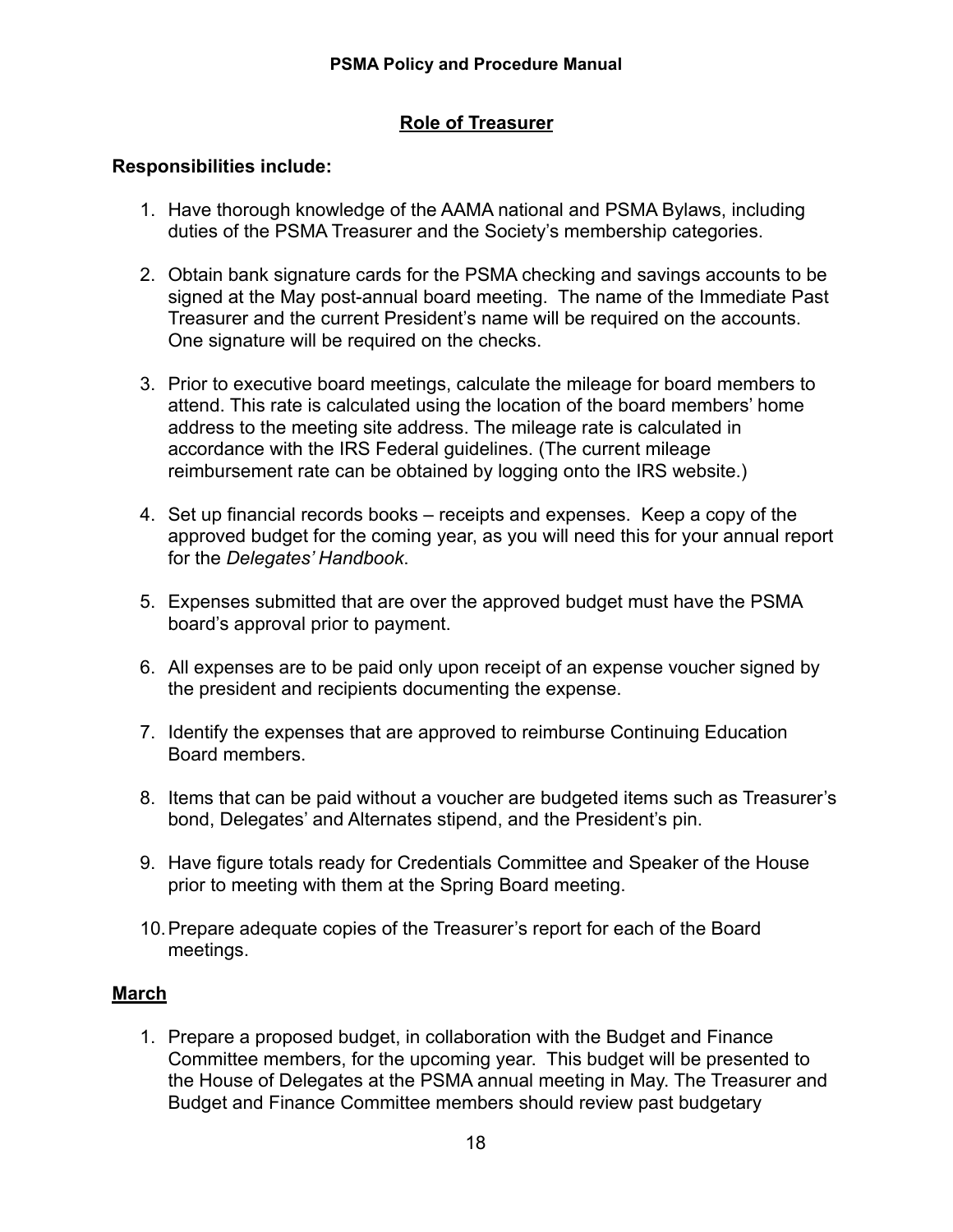## **Role of Treasurer – cont.**

expenses and income, consider inflationary costs, and make any necessary changes to the budget prior to submitting it for approval in the PSMA House of Delegates.

## **April**

Submit a written annual report of the activities related to the office of Treasurer to the Speaker and Vice Speaker of the House for publication in the *Delegates' Handbook.* 

## **General Information**

- 1. The Treasurer's books are audited prior to the pre-annual board meeting. The financial records must be continually updated and accurately reflect all financial activities that occurred throughout the year.
- 2. All financial records should be taken to the PSMA annual meeting in May.
- 3. Keep the phone number of the outgoing treasurer readily available. Utilize her expertise as Past Treasurer to assist you in correctly performing your duties.
- 4. The Treasurer's bond must be kept current. Complete any necessary tax forms. (Refer to existing records for this purpose). Stay current with regard to changes in tax laws affecting PSMA activities.

Federal Income Tax Number (EIN#) 23-1687917 Note: This number is for tax purposes only and it is NOT a tax-exempt number. PSMA is not exempt from any state taxes.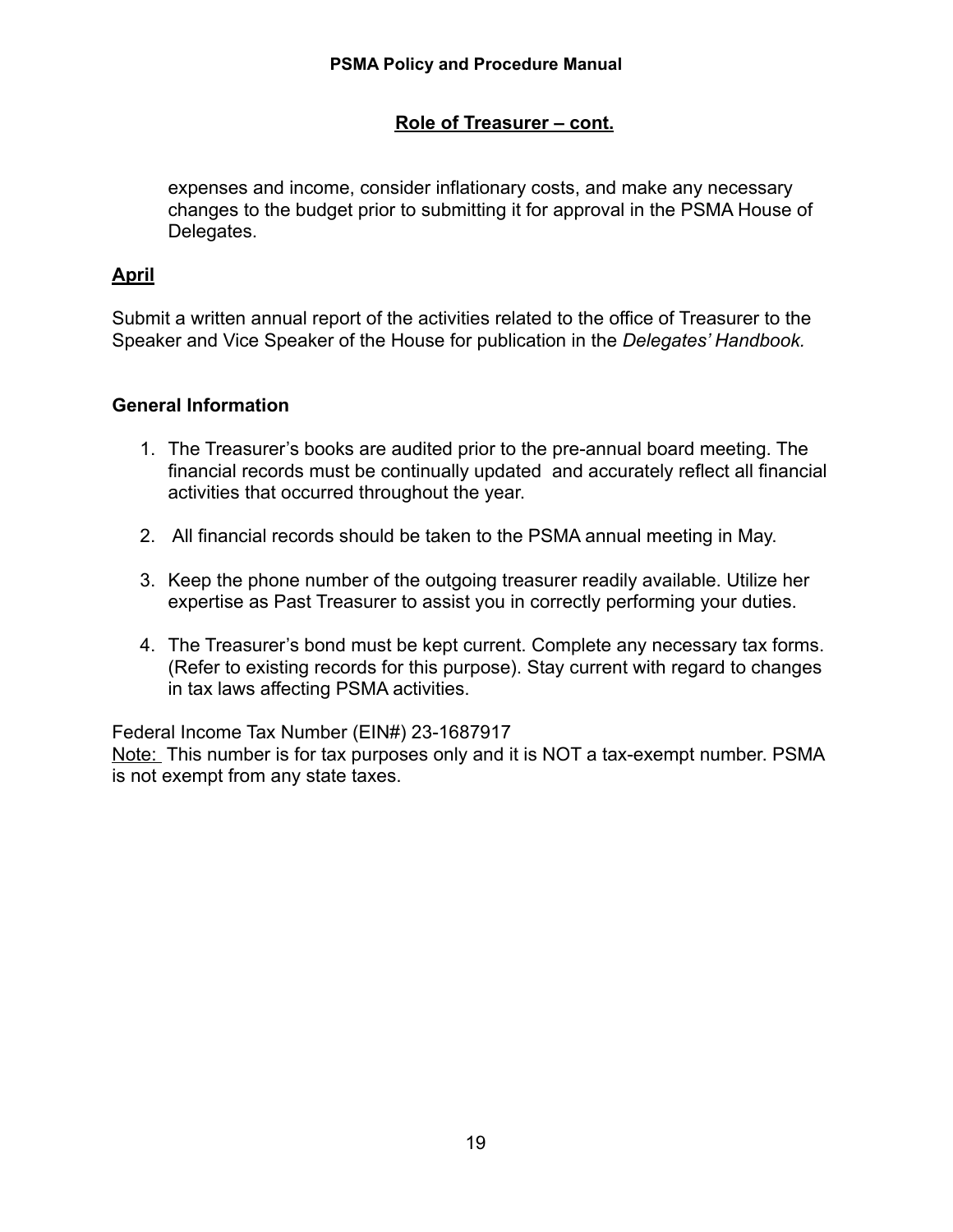# **Role of Speaker of the House**

## **January**

The Speaker of the House should request in writing, an annual report from the PSMA officers and Committee Chairs. The submission date for these reports should be mid-March.

# **March**

After receiving names of Chapter Delegates and Alternate Delegates from the PSMA Chapter Presidents, appoint an individual to chair each of the Reference Committees for the PSMA annual meeting. This should be done approximately mid- March.

# **April**

- 1. Appoint members of the Reference Committees for the annual meeting and notify individuals of their appointment to the respective committees.
- 2. Prepare *Delegates' Handbook* after receiving the annual reports from Officers and Committee Chairs.
- 3. Contact the Pennsylvania Medical Society to determine whether or not they are agreeable to print the PSMA *Delegates' Handbook*. If an agreement is reached, ensure that an adequate amount of time is provided for the PMS liaison to have the PSMA *Delegates' Handbook* printed.
- 4. If an officer or committee chair has not submitted her annual report prior to the submission deadline for publication in the *Delegates' Handbook*, notify her that she must provide adequate copies to the Speaker and/or Vice Speaker of the House before the opening session of the annual meeting.
- *5.* Write an annual report of the activities related to the office of Speaker of the House for publication in the *Delegates' Handbook.*

#### **May**

- 1. Distribute the *Delegates' Handbook* to the appropriate Chapter representatives.
- 2. Prepare materials for the reference committees for the annual meeting in May. Reference committees include:
- 3. Appoint the following committees for the House of Delegates: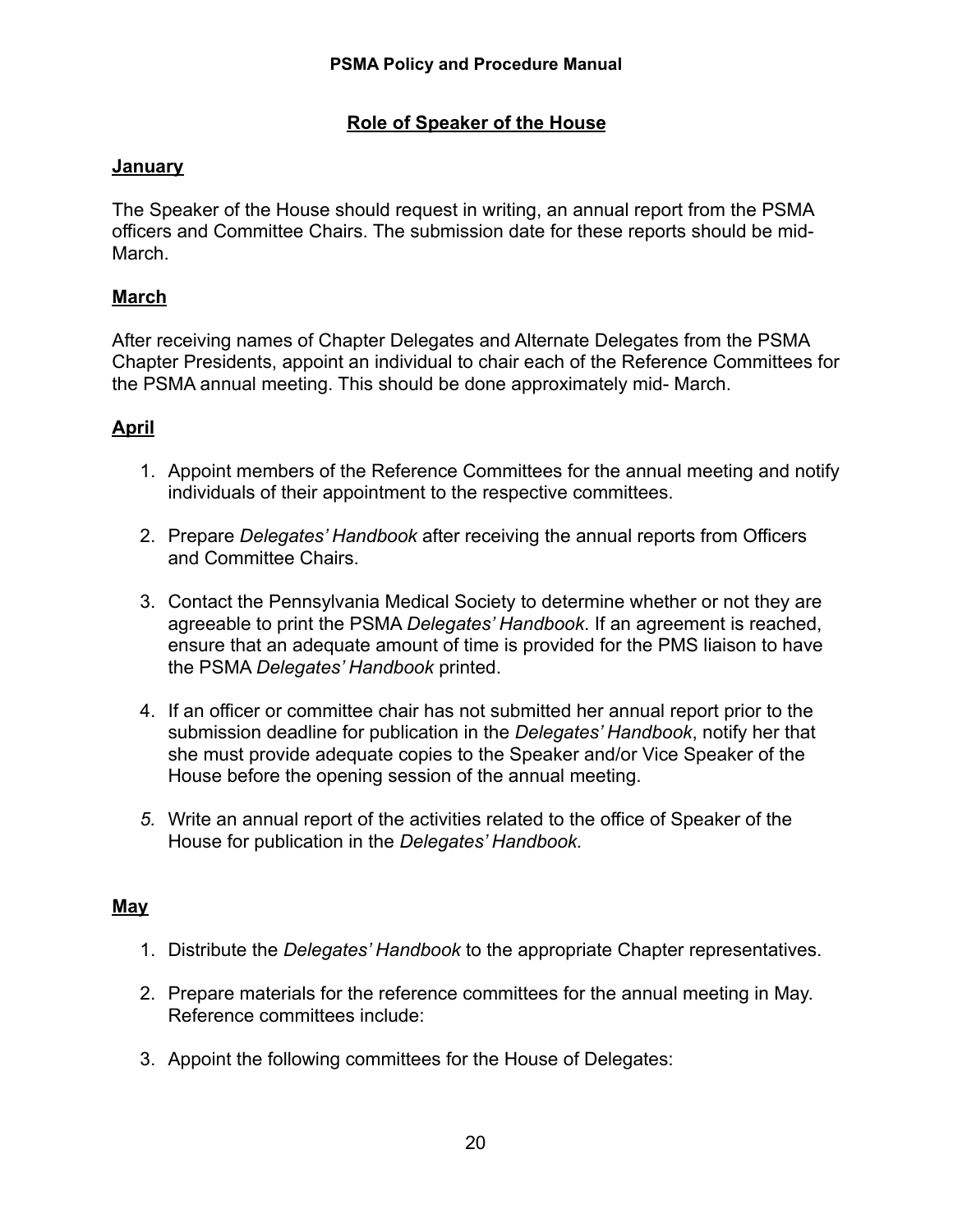## **Role of Speaker of the House – cont.**

**Credentials Committee** is to verify the credentials of the PSMA Delegates and Alternate Delegates to be seated in the House of Delegates and to establish that a quorum is present in the House.

**Reference Committees** and their members as described above.

**Pages** are individuals appointed to collect written notes/communication from the Delegates, Alternates and officers and to exchange the information to the appropriate individuals during the House of Delegates.

**Tellers** are individuals who provide ballots to Delegates, ensure and oversee that the voting process runs smoothly and honestly, and assist in counting the ballots to determine elected officers, and Delegates and Alternates to the AAMA national conference.

- 4. Perform all other activities necessary to ensure the smooth transaction of the House of Delegates.
- 5. Be available to all committees at the annual meeting, and as required during the year.
- 6. Preside at the House of Delegates by following the protocol that has been established for the Speaker of the House.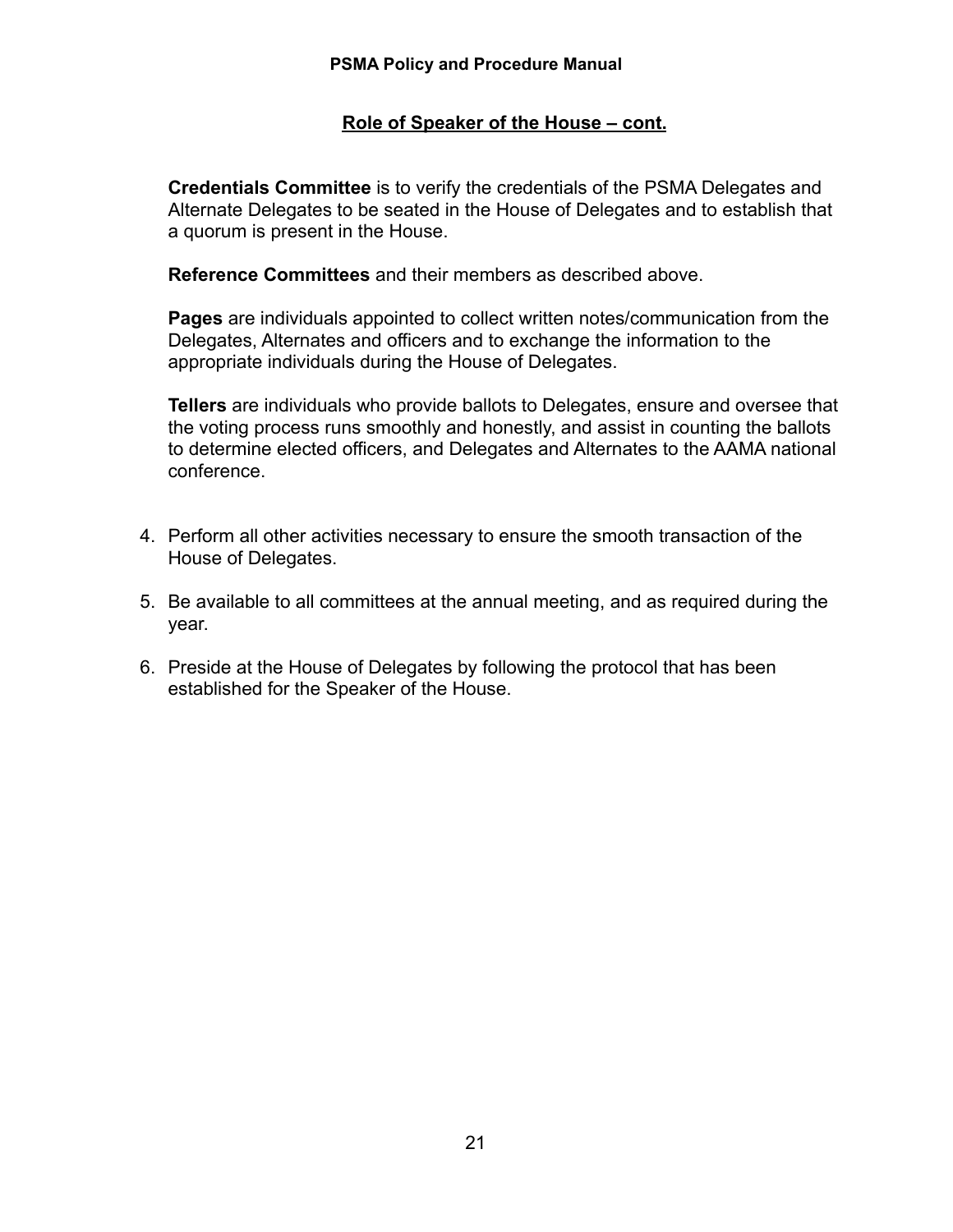# **Role of Vice Speaker of the House**

# **April**

- *1.* Write an annual report of the activities related to the office of Vice Speaker of the House for publication in the *Delegates' Handbook.*
- 2. Assist the Speaker in appointment of Committees for the PSMA House of Delegates.
- 3. Assist the Speaker in preparing the *Delegates' Handbook* as needed.
- 4. Assist the Speaker and Treasurer in the confirmation of Delegates to the PSMA annual meeting. This should be completed at the PSMA spring board meeting.

#### **May**

- 1. Preside at meetings of the House of Delegates in the absence of, or at the request of the Speaker.
- 2. Succeed to the Office of Speaker in the event of a vacancy therein.
- 3. Ensure that the proceedings of the House of Delegates is taped and transcribed in order to maintain a permanent record.
- 4. Send a copy of the proceedings to the President (individual in office at the time of the annual meeting), the Speaker and Vice Speaker of the House. The original document is sent to the Recording Secretary and a copy is mailed to the Chair of Bylaws Committee.
- 5. Work with the annual meeting Chair and the Credentials Chair, as well as the Speaker of the House to ensure the smooth transaction of the business of the House of Delegates.
- 6. Ensure that the Delegates and Alternates have been verified prior to each session of the House.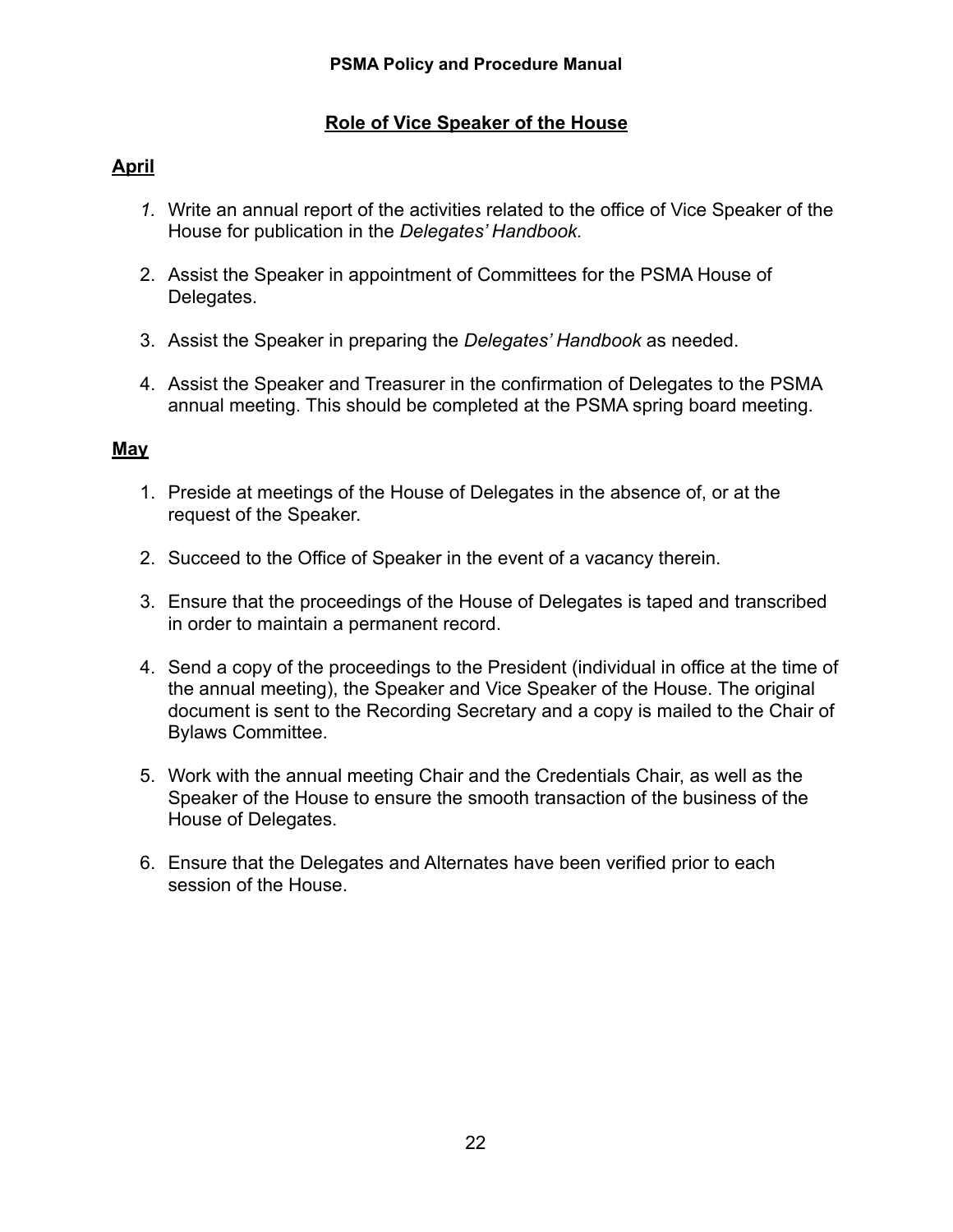# **Role of Parliamentarian**

The Parliamentarian is appointed by the President to serve with her during her term of office.

The Parliamentarian must be familiar with parliamentary procedure to maintain order and protocol during board meetings.

#### **Board Meetings**

- 1. Advise the President and the PSMA board members regarding all points of parliamentary procedure when requested, or when deemed advisable.
- 2. Recognized as the final voice on any issue.
- 3. Ensure that adherence to the most recent edition of *Robert's Rules of Order*, *Newly Revised Edition*, is followed when it does not conflict with the Bylaws of PSMA.
- 4. Attend all PSMA board meetings. The Parliamentarian does not have a vote at the PSMA board meetings.
- 5. Serve as ex-officio member of the Judicial Council, Board of Trustees, Executive Committee and Bylaws Committee.

#### **April**

Submit a written annual report of the activities related to Parliamentarian to the Speaker and Vice Speaker of the House for publication in the *Delegates' Handbook.* 

#### **May**

The Parliamentarian selected for the House of Delegates has no vote unless she is serving as an elected delegate.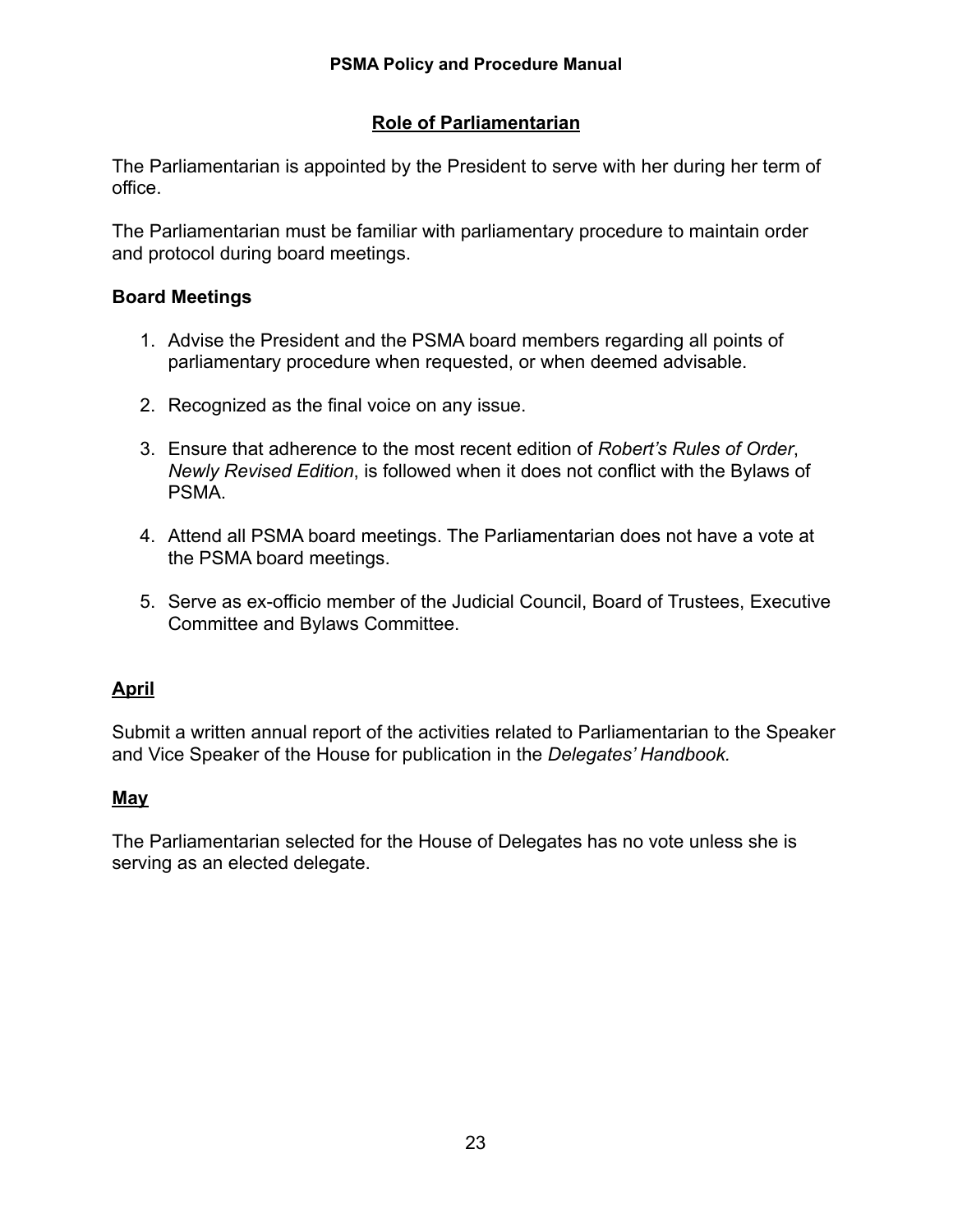# **Role of Historian**

The Historian is appointed by the President and is an ex-officio member of the Executive Board without the right to vote.

#### **Responsibilities**

- 1. Keep the Historian's book up to date by saving and placing newspaper clippings, photographs, journal articles and other items of interest, pertaining to PSMA and/ or its' members in the book. Newspaper articles can be traced by contacting the newspaper office, where the name, date and issue of publication can be confirmed.
- 2. The Chapter Historians (if appointed) should forward information to PSMA Historian that pertains to the State which will be included in the Historian's book.
- 3. A letter should be sent at least once a year to Chapter Presidents reminding them to submit any items of historical interest concerning the association or its' members to her.
- 4. Official correspondence should be prepared under the PSMA letterhead.

# **April**

Submit a written annual report of the activities related to office of Historian to the Speaker and Vice Speaker of the House for publication in the *Delegates' Handbook.*  .

#### **Please note:**

Files and correspondence of the Historian are the property of the PSMA. All materials are to be turned over to incoming Historian or President.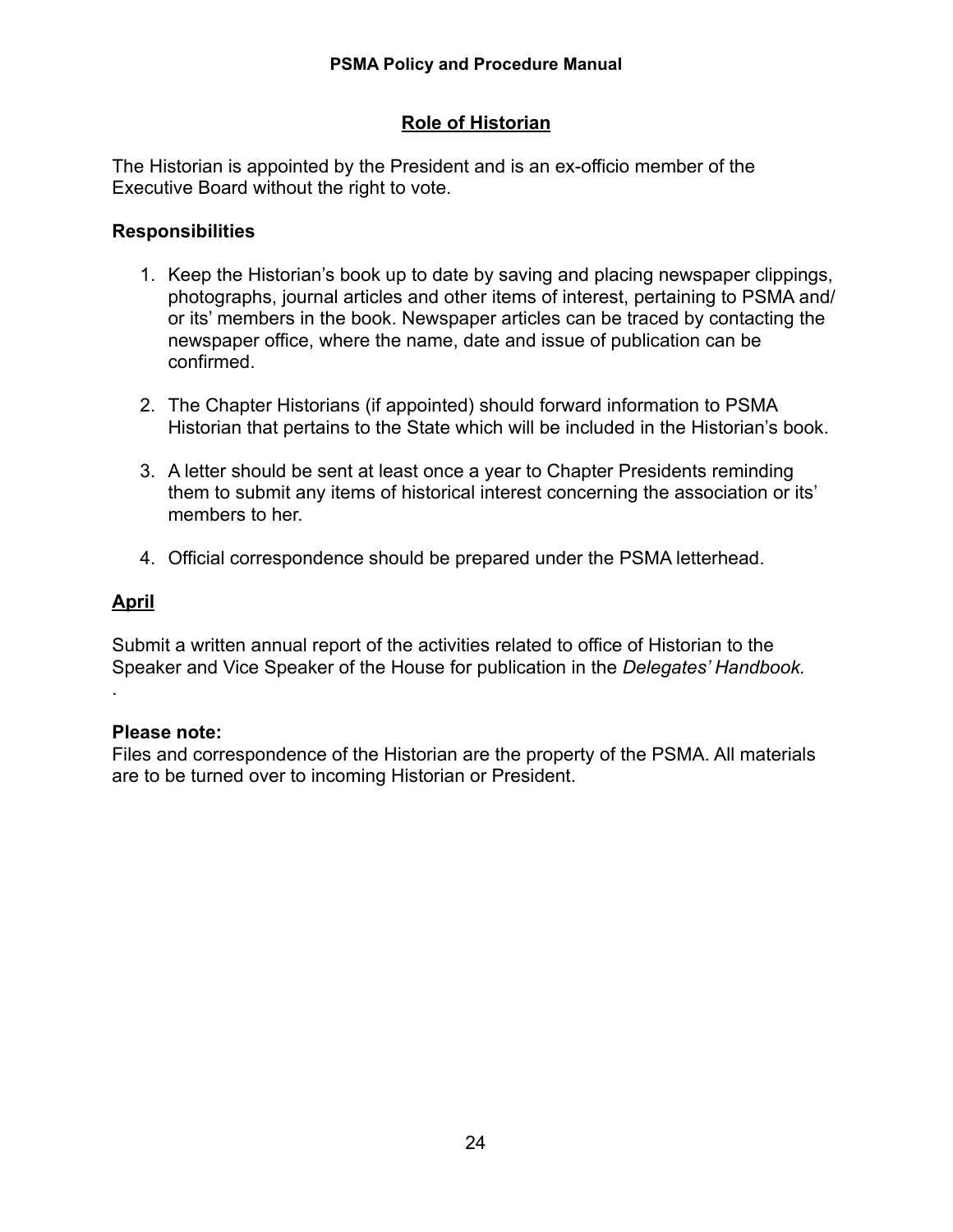# **Role of the Judicial Council**

The judicial power of PSMA is vested in the Judicial Council. Decisions made by the Judicial Council are considered final with no ability to appeal.

The Judicial Council has jurisdiction in all questions involving:

- Membership as provided in the Bylaws
- All controversies arising under the Bylaws, including the interpretation of the Bylaws and the Code of Ethics of PSMA.

Delegates, PSMA Board of Trustee members and/or Chapter Presidents may request the Judicial Council to make a decision regarding an event/interpretation. This request must be in writing and be directed to the Chair of the Judicial Council.

Decisions made and actions determined by the Judicial Council will be reported to the referring body.

The Judicial Council is comprised of the three most recent Past Presidents, in chronological order. The members of the Judicial Council will elect their own Chair.

The Parliamentarian will serve as ex-officio of the Judicial Council.

#### **Role of the Audit Committee**

#### **May**

- 1. Conduct an audit of the Treasurer's records prior to the pre-annual board meeting.
- 2. Report the findings of the audit to the Board of Trustees at the pre-annual board meeting.

The committee is comprised of three active PSMA members appointed by the President. The committee appoints its' own Chair.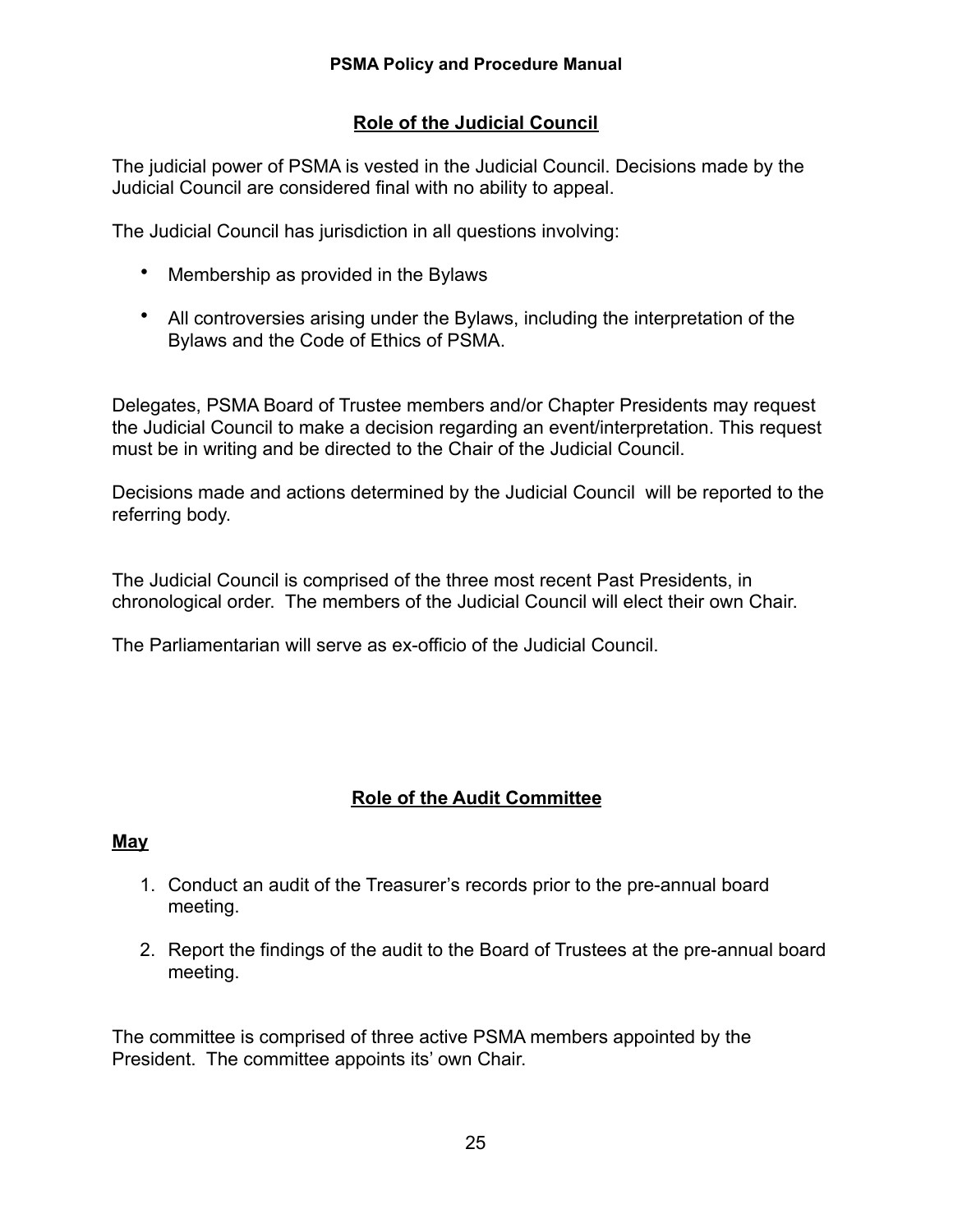# **Role of the Credentials Committee**

#### **January**

- 1. The Chair of the Committee sends a letter to Chapter Presidents requesting they submit names of individuals, addresses and telephone numbers who are interested in serving as a Delegate or Alternate to the PSMA annual meeting to her.
- 2. A copy of this correspondence must be sent to the Speaker and Vice Speaker of the House and Treasurer 60 days prior to the annual meeting. A copy is retained by the Chair of the Credentials Committee.

# **March**

Confirm with the Speaker, Vice Speaker and Treasurer, prior to the annual meeting, the eligibility of those individuals whose names were submitted.

#### **May**

- 1. Verify the credentials of the PSMA Delegates and Alternates prior to each session of the House.
- 2. The Credentials Chair, in addition to the Vice Speaker of the House advises the Speaker of the House as to the status of a quorum prior to each session of the House of Delegates.
- 3. All information and records pertaining to the Chair of the Credentials Committee must be given to the next hosting Chapter at the conclusion of the annual meeting.

# **Role of Legislation**

Information regarding public policy can be obtained through the website of the AAMA at [www.aama-ntl.org](http://www.aama-ntl.org)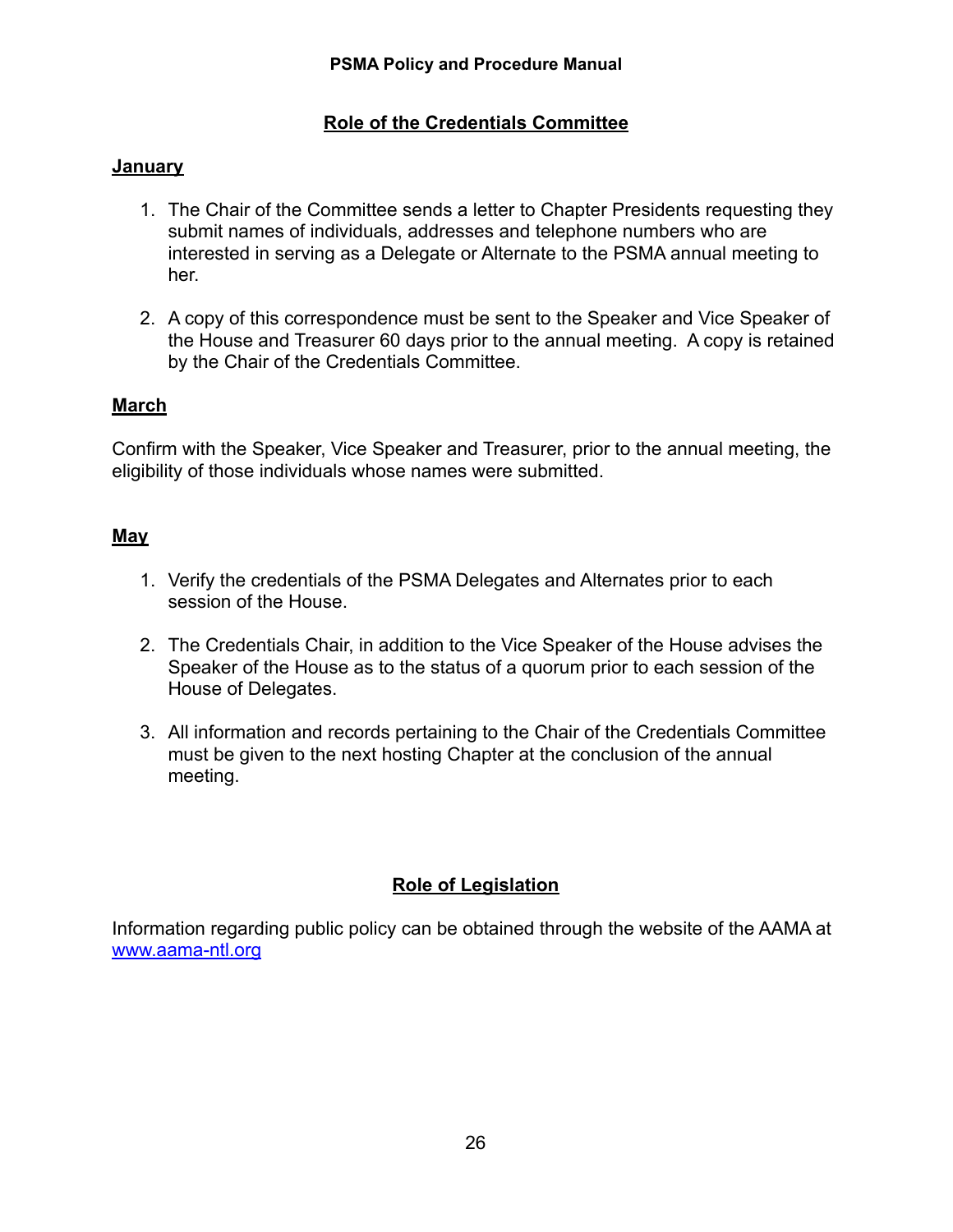## **Role of the Bylaws/Resolutions Committee**

## **Responsibilities**

- 1. Review PSMA Bylaws to include any amendments approved by the previous years' House of Delegates. (A copy of the proceedings of the House is provided by the Vice Speaker of the House to the Bylaws Chair).
- 2. The President will provide to the Bylaws Chair, the bylaws approved in the House of Delegates at the AAMA national conference. AAMA amended Bylaws applicable to the State society (i.e. dues, membership, etc.) must be incorporated into the PSMA Bylaws.
- 3. Submit a copy of the PSMA Bylaws as requested to the AAMA Board of Trustees.
- 4. Maintain a permanent file of component county chapter bylaws.
- 5. Review component county chapter bylaws every three years and document the date of review for each Chapter.

# **December**

Send a notice to the Board of Trustees, component Chapter Presidents and members of the Bylaws/Resolutions Committee, requesting any changes to the PSMA Bylaws/ resolutions. These proposed changes must be submitted to the Speaker and Vice Speaker of the House at least sixty (60) days prior to the PSMA annual meeting. Proposed amendments will be posted on the PSMA website at [www.pasociety-cma.org.](http://www.pasociety-cma.org)

# **April**

Submit a written annual report of the activities related to the Bylaws/Resolutions Committee to the Speaker and Vice Speaker of the House for publication in the *Delegates' Handbook.* 

# **May**

Provide copies of the current Bylaws for all members of the House of Delegates.

**Note:** The Vice-President and President Elect are members of the Bylaws and Resolutions Committee with the Parliamentarian serving as ex-officio.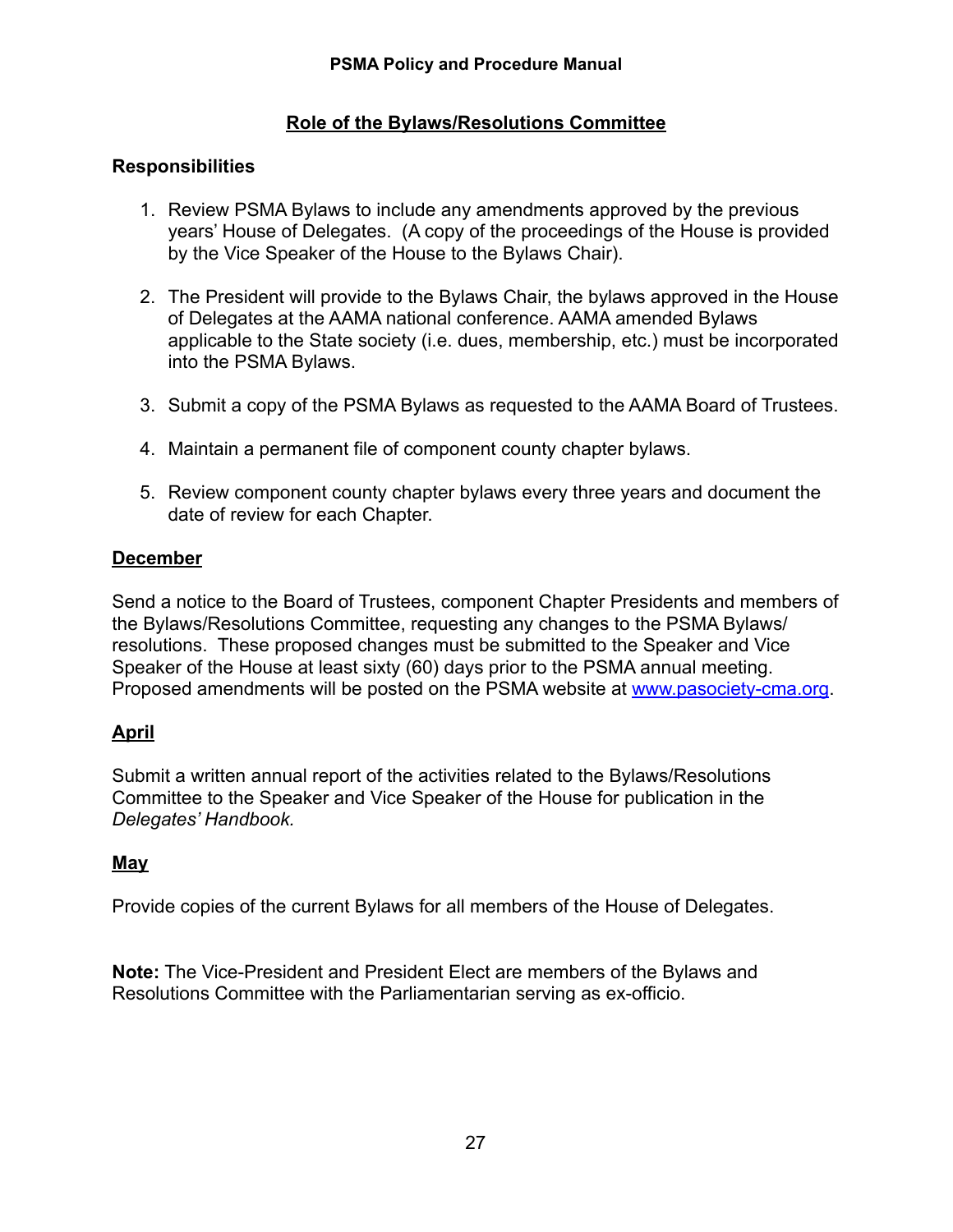## **Role of the Budget and Finance Committee**

The Budget and Finance Committee is chaired by the Treasurer.

#### **Responsibilities**

Present a proposed budget for the coming fiscal year (June 1 to May 31) to the House of Delegates at the PSMA annual meeting.

#### **February**

- **1.** The Treasurer must notify the Budget and Finance Committee members that a meeting will be held on Friday night or Saturday morning to develop a proposed budget before the spring board commences on Saturday.
- 2. The Treasurer should prepare a "rough" proposed budget for the upcoming year based on the aforementioned information and estimates. Copies of this should be sent to Budget and Finance Committee members approximately two weeks prior to the scheduled PSMA spring board meeting. This will provide them with adequate time to evaluate the proposed budget and ask relevant questions or suggest changes. Be realistic when anticipating income and allowing for expenditures. Remember, this is only a **PROPOSED BUDGET** and things can change in a year's time.

#### **March**

- 1. In February or early March, the Treasurer should prepare a statement of all income and expenses to date, and estimate future expenses to be added to income and expenses already identified. This information can be used as a comparison of the proposed budget to the current budget to determine an estimate of current and future financial needs. Any anticipated increases in expenses, (i.e. postage, supplies, etc) should be included in the estimated expenditures.
- 2. The committee must meet sometime during the weekend of the spring board meeting in order to prepare the proposed budget for the upcoming year. Either a Friday night meeting or early Saturday meeting will allow sufficient time to finalize the proposed budget prior to the commencement of the board meeting.

# **April**

After the PSMA spring board meeting, the Treasurer will send a final copy of the proposed budget to all Budget and Finance Committee members. Each member should retain a copy in her files.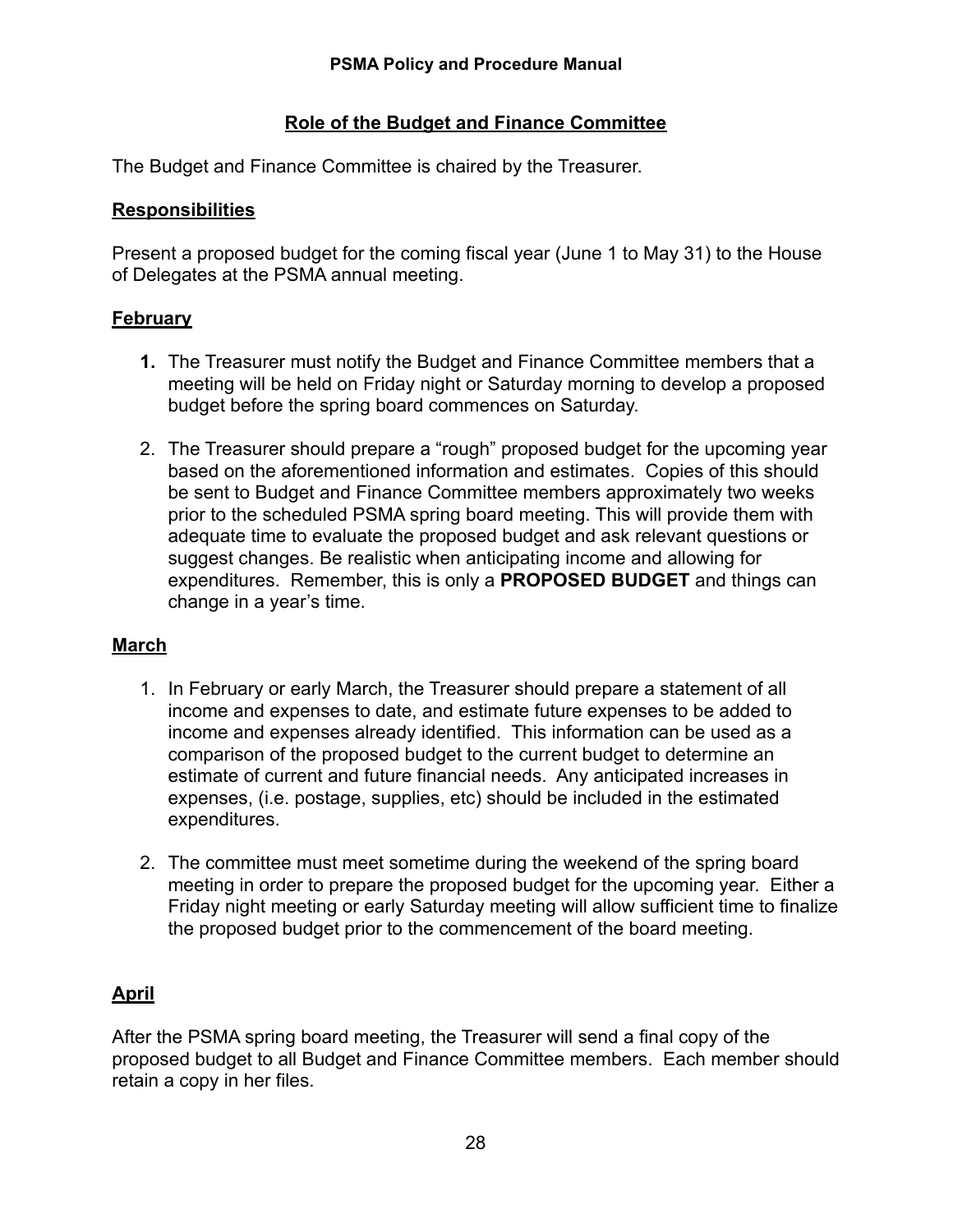# **Role of the Budget and Finance Committee – cont.**

# **April**

- *1.* Submit a written annual report of the activities related to the Budget and Finance Committee to the Speaker and Vice Speaker of the House for publication in the *Delegates' Handbook.*
- 2. If changes need to be made prior to the Annual meeting, the Treasurer will advise the committee members of any necessary additions or deletions that defer from the original agreed upon proposed budget.

#### **May**

The Treasurer must be prepared to explain the proposed budget at the Reference Committee meeting and have on hand any information which is relevant to decisions made by the Budget and Finance Committee.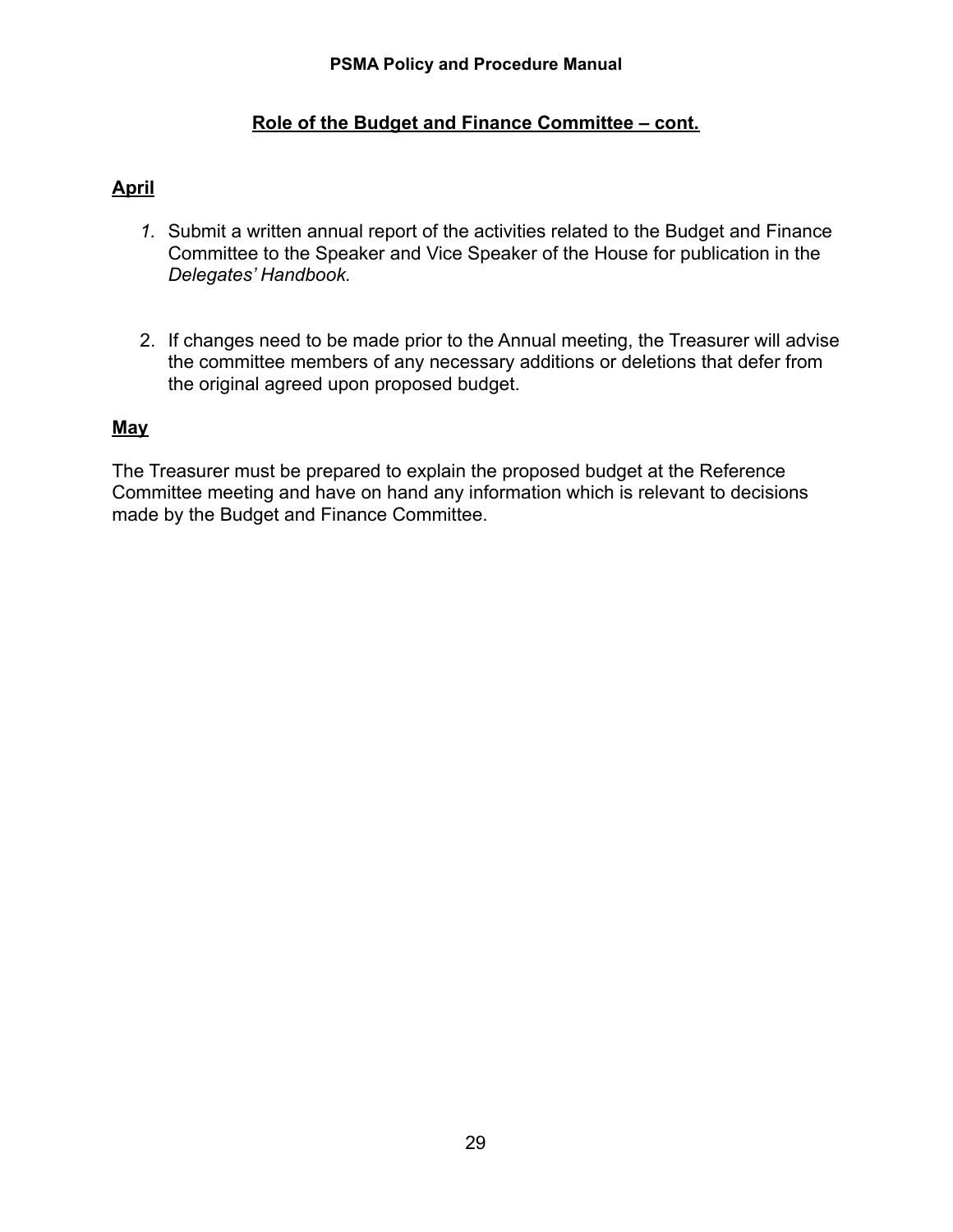# **Role of the Membership and Certification Committee**

#### **Responsibilities**

- 1. Maintain files of updated listing of active CMA (AAMA) and year of certification or recertification. Updates on the status of new CMAs (AAMA) can be obtained by logging onto the AAMA website at [www.aama-ntl.org](http://www.aama-ntl.org)
- 2. Maintain a current list of Chapter Certification Chairs and secure their names and with addresses in order to correspond with chapters.
- 3. File incoming and copies of outgoing correspondence.
- 4. Respond to correspondence from candidates who inquire about the requirements and deadlines to apply for the AAMA certification examination. Refer candidates to the AAMA Director of Certification if unable to accurately answer any inquiries.
- 5. Inform the Chapter Chairs of certification changes that have occurred at the national level.
- 6. Refer candidates to prepare for the AAMA Certification Exam by logging on the AAMA website and access practice exams for Anatomy and Physiology and Medical Terminology.

# **April**

Submit a written annual report of the activities related to the Credentials Committee to the Speaker and Vice Speaker of the House for publication in the *Delegates' Handbook.*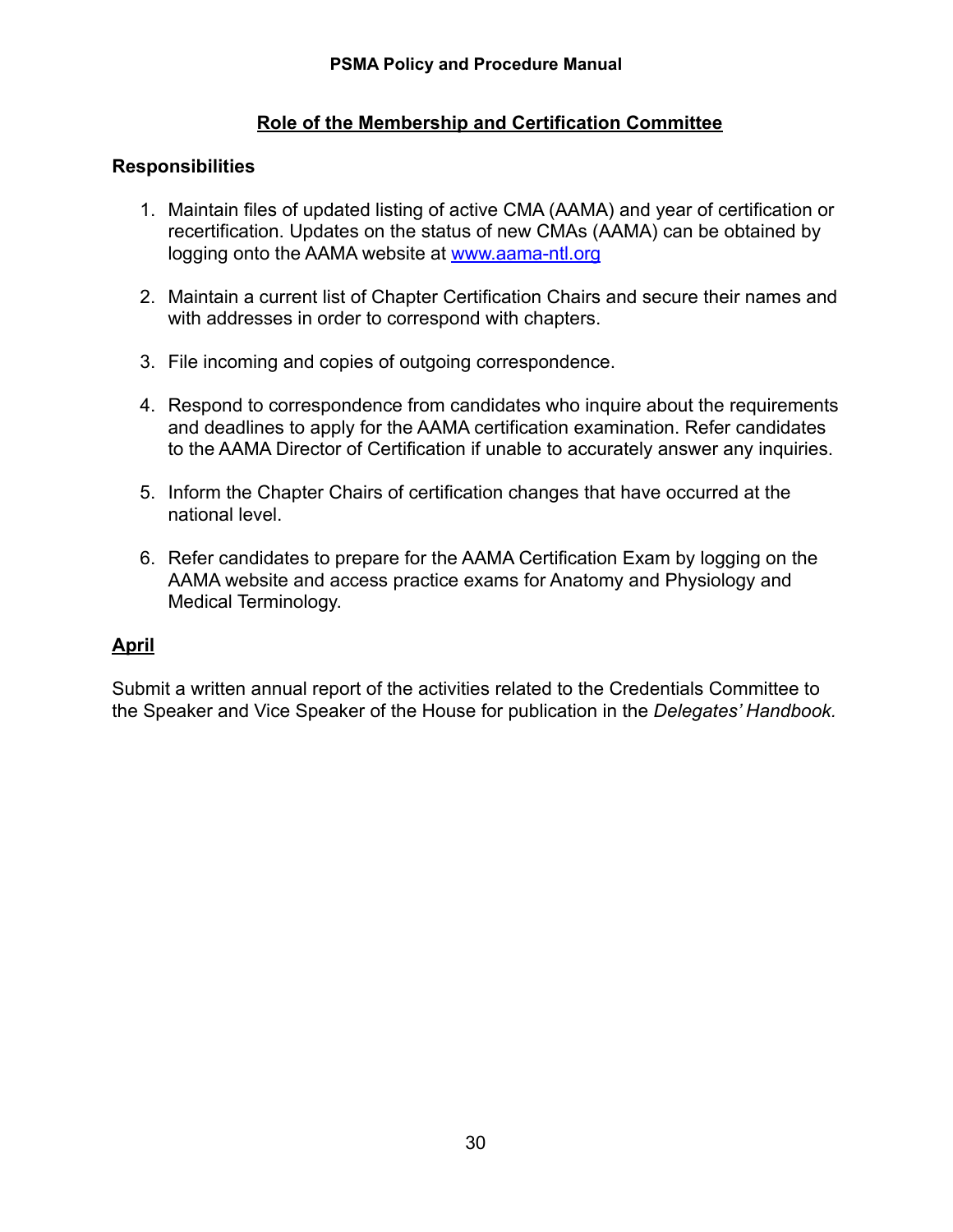#### **Role of the Continuing Education (CE) Board**

The CE Board will provide educational services to members of PSMA in order to increase their knowledge, skills and professionalism.

The CE Board shall be appointed by the President with approval of the Board of Trustees at the pre-annual board meeting.

Members of the CE Board shall serve a three-year term. When vacancies occur on the Board during a member's term of office, the President will appoint an individual(s) subject to approval of the Board of Trustees.

The CE Board will consist of nine (9) appointed members and the Board will elect its own chair.

The President Elect and Certification Chair will serve as ex-officio of this Board.

The actions of the CE Board will be subject to approval of the Board of Trustees.

#### **October**

The Chair of the CE Board will present a budget for its planned activities at the fall board meeting. The budget is subject to approval by the Board of Trustees.

# **April**

Submit a written annual report of the activities related to the Continuing Education Board to the Speaker and Vice Speaker of the House for publication in the *Delegates' Handbook.* 

#### **May**

The outgoing CE Board Chair will schedule the re-organization meeting.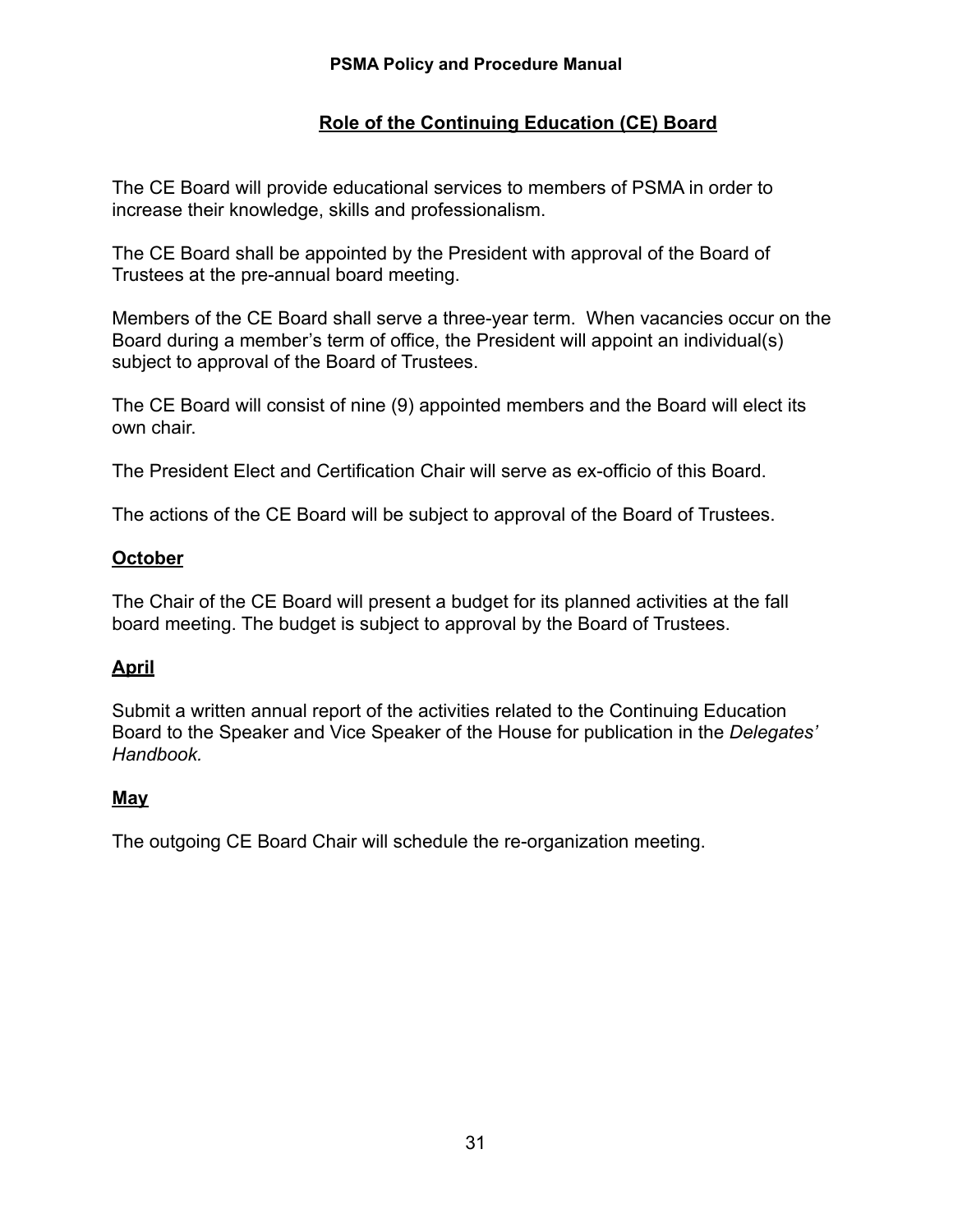# **Role of the Ways and Means Committee**

#### **Responsibilities**

- 1. Review duties for the Ways and Means Committee as outlined in the PSMA Bylaws.
- 2. Submit proposed fund raising projects at the PSMA board meetings to the Board of Trustees for their approval.
- 3. Maintain communication with the Chapter Presidents to keep them informed of the PSMA Ways and Means projects. Seek support of county members.

#### **April**

Submit a written annual report of the activities related to the Continuing Education Board to the Speaker and Vice Speaker of the House for publication in the *Delegates' Handbook.* 

#### **May**

Forward accurate records and all unsold goods and project plans to the incoming Ways and Means Chair.

# **Role of the Nominating Committee**

#### **January**

- 1. Send a letter requesting nominees for the elective offices for PSMA and Delegates and Alternates for the AAMA national conference to Chapter Presidents, PSMA Officers with a copy of the letter to the Nominating Committee members.
- 2. Remind counties whose trustee term expires that they must nominate from the floor at the first session of the House of Delegates.

#### **April**

Submit a written annual report of the activities related to the Nominating Committee to the Speaker and Vice Speaker of the House for publication in the *Delegates' Handbook.*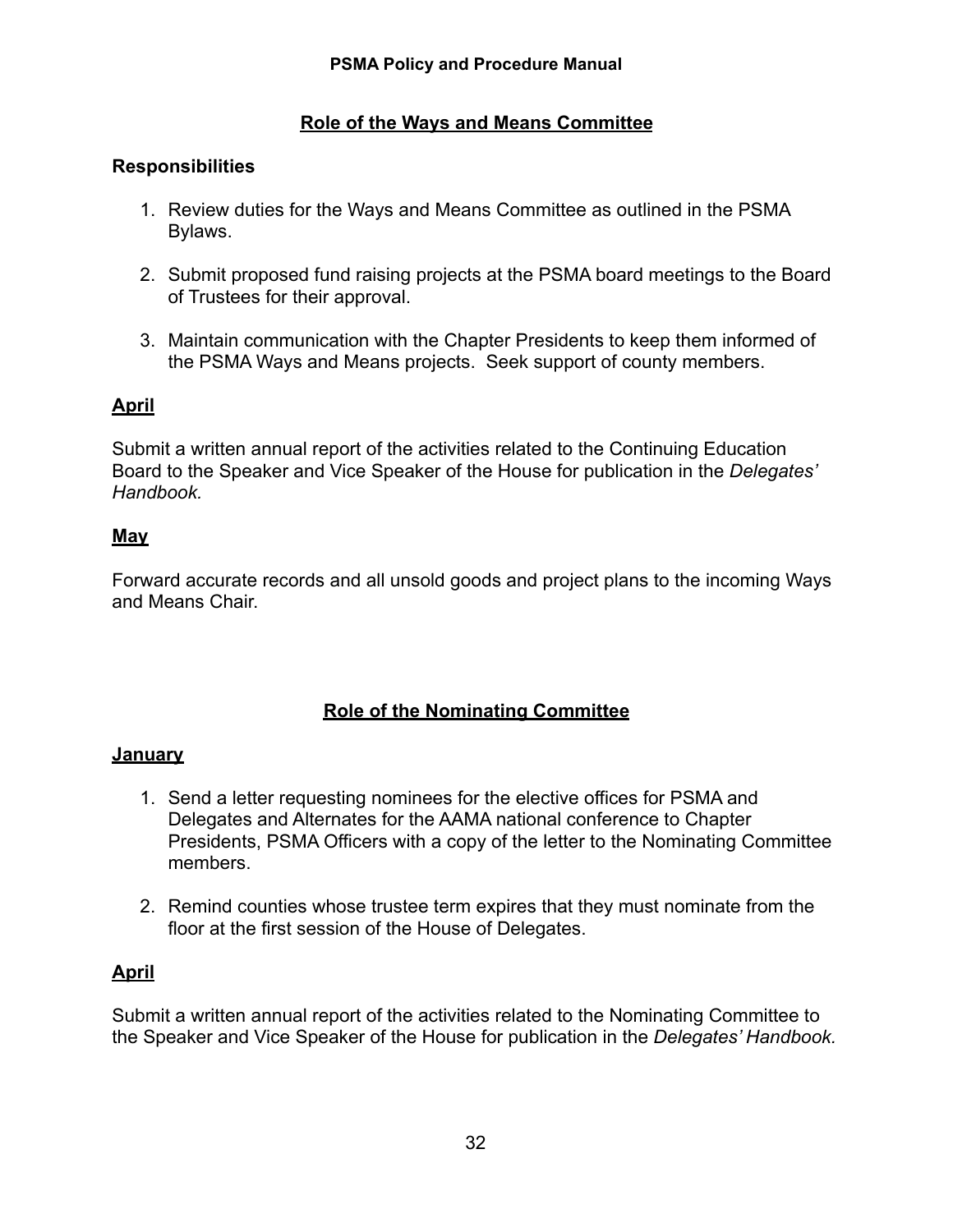# **Role of the Nominating Committee – cont.**

#### **May**

- 1. Prepare voting ballots for the PSMA annual meeting.
- 2. Check with the Speaker of the House for final instructions in securing nominations presented during the House of Delegates.

# **Role of the Scholarship Committee**

#### **Responsibilities**

- 1. The Committee will meet prior to the end of the PSMA annual meeting to a elect a chair of the committee.
- 2. During the time period between August and October, the Chair should obtain a list of the Pennsylvania CAAHEP/ABHES accredited medical assisting programs. The medical assisting Program Director's name and address must be obtained in order for the Chair to send information to them regarding the PSMA student scholarship. The PA CAAHEP accredited medical assisting programs can be obtained by logging onto the CAAHEP website which is [www.caahep.org](http://www.caahep.org)
- 3. The Scholarship Committee should actively seek donations from PSMA members in the form of contributions, memorials or honorariums.
- 4. The Chair will send notice of receipt of the contribution to the honoree or to the family of the deceased for any memorial contributions.
- 5. A note of thanks and an acknowledgement of receipt for each contribution will also be sent to the contributor.
- 6. The scholarship fund should be maintained above \$1000.
- 7. All contributions received will be directed to the Chair of the Scholarship committee who will subsequently forward the monies to the PSMA Treasurer.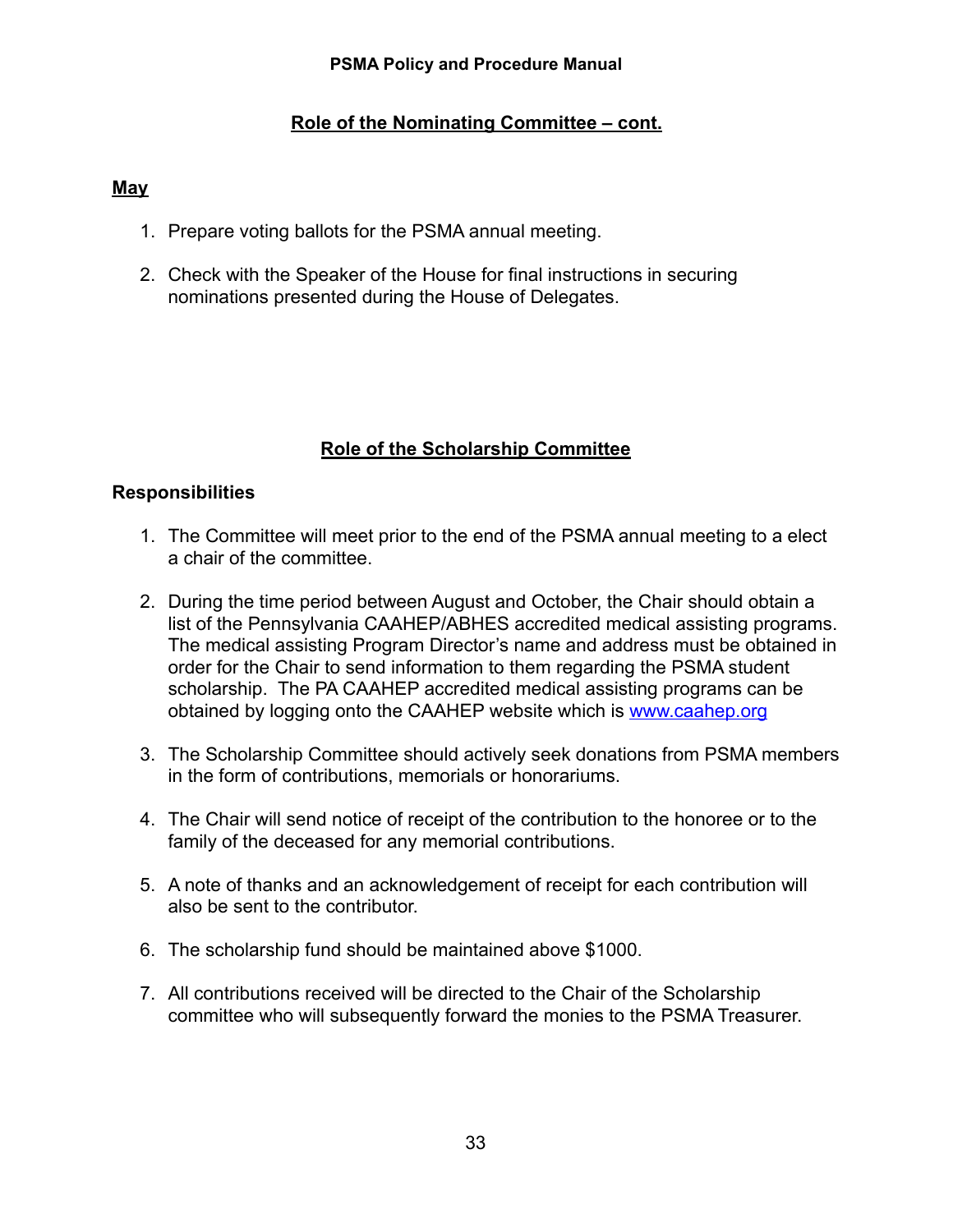# **Role of the Scholarship Committee – cont.**

## **November**

- 1. A letter accompanied by the PSMA Scholarship application will be sent to the CAAHEP/ABHES accredited medical assisting program directors. The letter will provide information regarding the scholarship award to program directors. The program directors are expected to disseminate this information to currently enrolled medical assisting students.
- 2. The letter will explain the requirements for students to submit an application for consideration for the scholarship award. Any individual interested in applying for the PSMA scholarship must provide his/her consent to having the required documentation photocopied for dissemination to Scholarship Committee members. The selection of a scholarship award recipient is determined by the student's academic record, financial need, and a statement of professional goals as identified by the applicant.
- 3. Request reimbursement for expenses incurred as Chair of the Scholarship Committee. An expense voucher and receipt(s) that validate expenditures must be provided to the President, for her approval. The President will subsequently forward the approved request for reimbursement to the PSMA Treasurer. A copy of the documentation and request will be maintained for the Scholarship committee files.

#### **February**

- 1. The Chair will copy all applications received by the stated submission deadline and distribute them to the other Scholarship committee members.
- 2. The Chair and committee members will individually review the applications and make their recommendation as to the recipient of the award. The recommendations are to be submitted to the Chair via verbal (telephone) or written (email or memo) communication.

#### **March**

- 1. If possible, the Committee will meet to obtain a consensus as to who the recipient of the scholarship award should be. This meeting can take prior to the commencement of the PSMA spring board meeting.
- 2. The Chair will present the name of the agreed upon recipient to the Board of Trustees at the spring board meeting.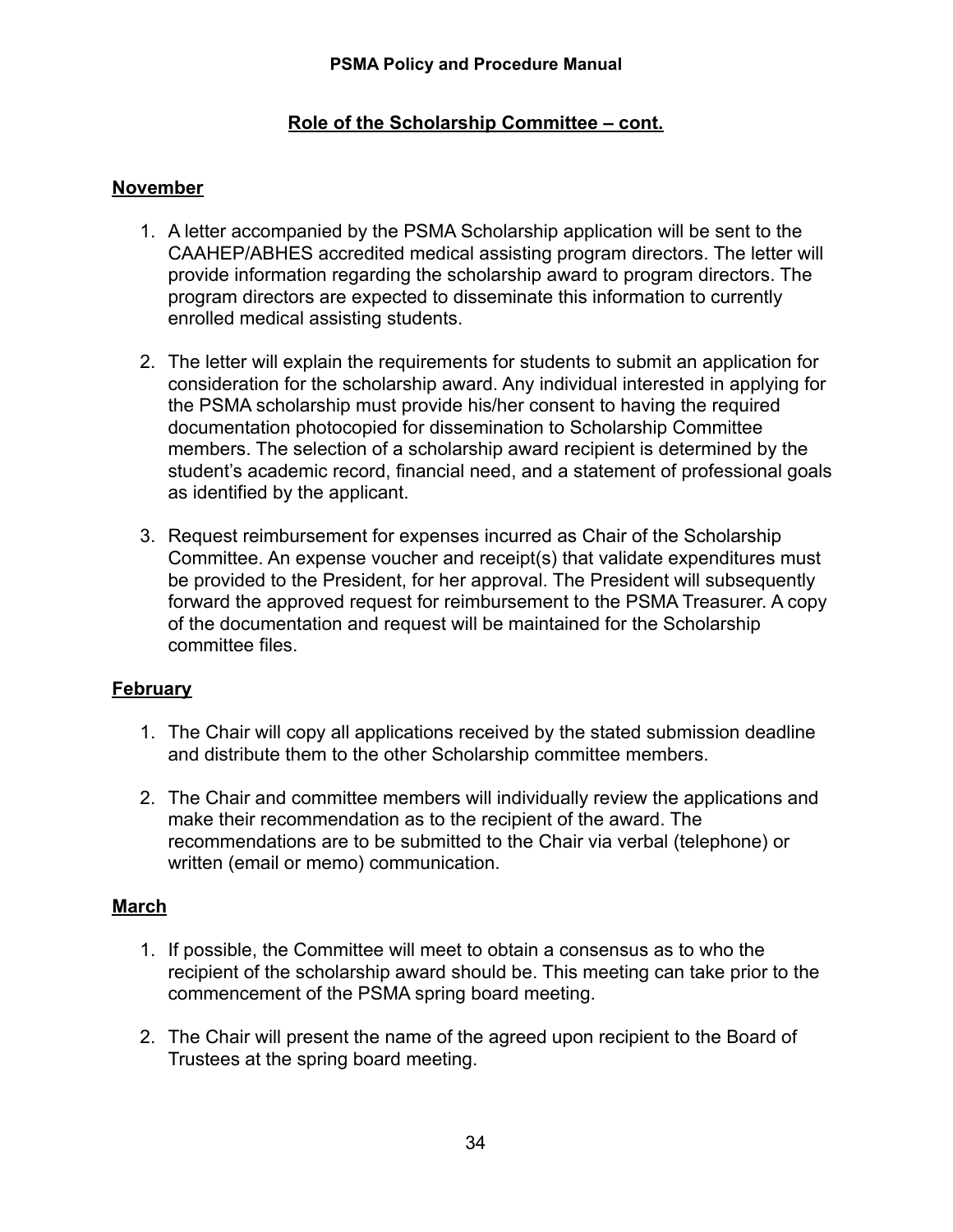#### **Role of the Scholarship Committee – cont.**

# **April**

- 1. The Chair will notify the recipient of the award and invite him/her to attend the PSMA annual meeting. If recipient agrees to attend the meeting, the award can be presented to him/her at the Awards luncheon, the installation of officers, or at the pre- or post-annual meeting.
- 2. The letter sent to the recipient must include the amount of the award and request that the recipient verify the educational institution's name and address. The Chair must receive this information by the stated deadline.
- 3. The Chair will request the Treasurer to write a check, made payable to the award recipient and the educational institution.
- 4. A cover letter will accompany the letter to the educational institution that explains the scholarship designation. A copy of this letter is also sent to the scholarship award recipient.
- *5.* Submit a written annual report of the activities related to the Scholarship Committee to the Speaker and Vice Speaker of the House for publication in the *Delegates' Handbook.*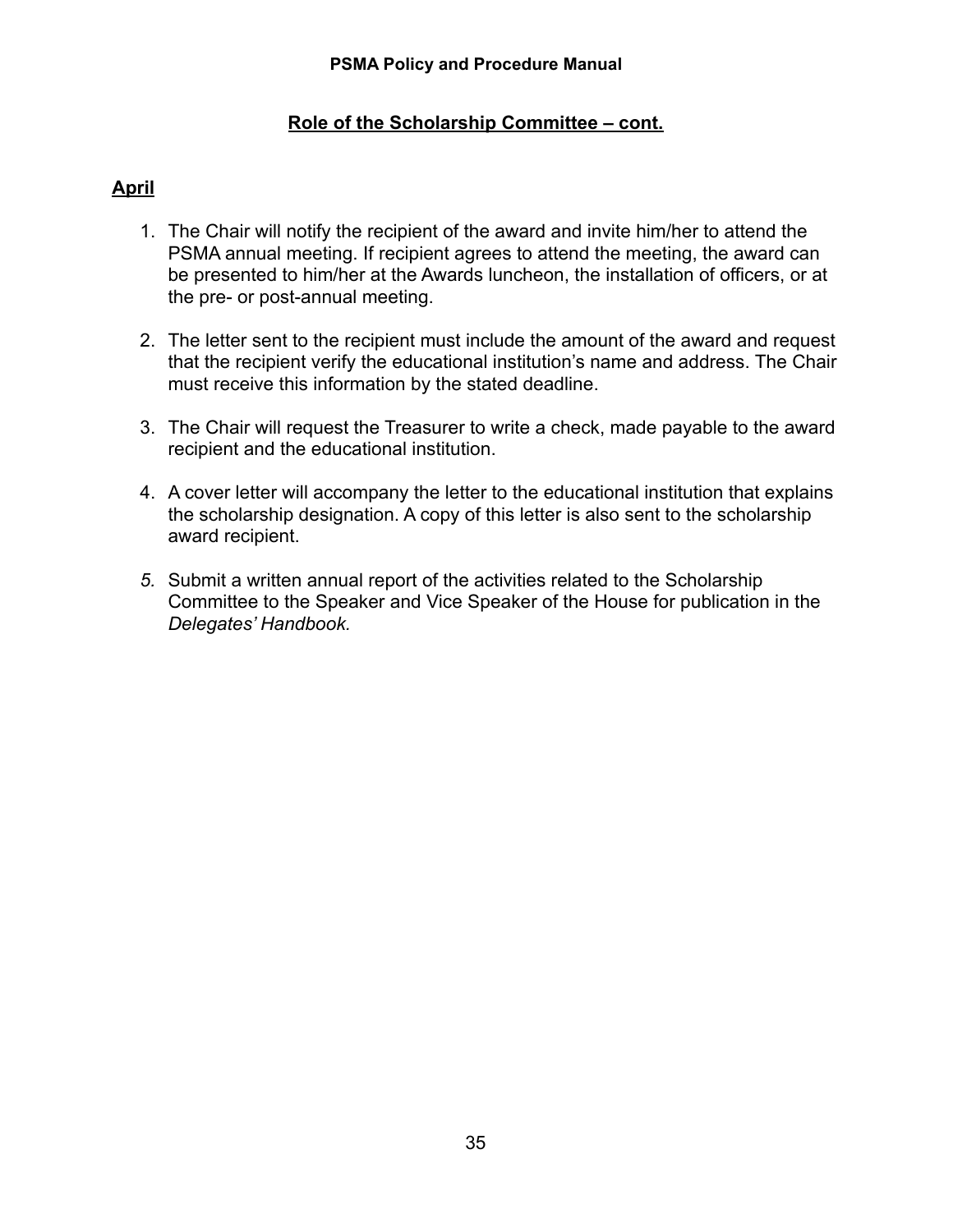# **Role of the PSMA Webmaster**

## **Responsibilities**

- 1. Update the PSMA website throughout the year, ensuring the information is accurate and up-to-date.
- 2. Consult with the President the types of information to be posted on the website.

# **April**

Submit a written annual report of the activities related to the office of PSMA Webmaster to the Speaker and Vice Speaker of the House for publication in the *Delegates' Handbook.* 

# **May**

- 1. Obtain a list of officers, committee chairs and committee members from the President at the post-annual board meeting.
- 2. Post the names and email addresses of officers and committee chairs on the PSMA website.

# **Convention Guidelines**

The guidelines, records and Convention Planning Manual should be made available immediately following the PSMA annual meeting to the upcoming PSMA annual meeting Chair. This will allow the component chapters to assist the hosting Chapter in planning the PSMA annual meeting. The Convention guidelines (a separate document) will be updated on a periodic basis.

# **Role of the Past Presidents**